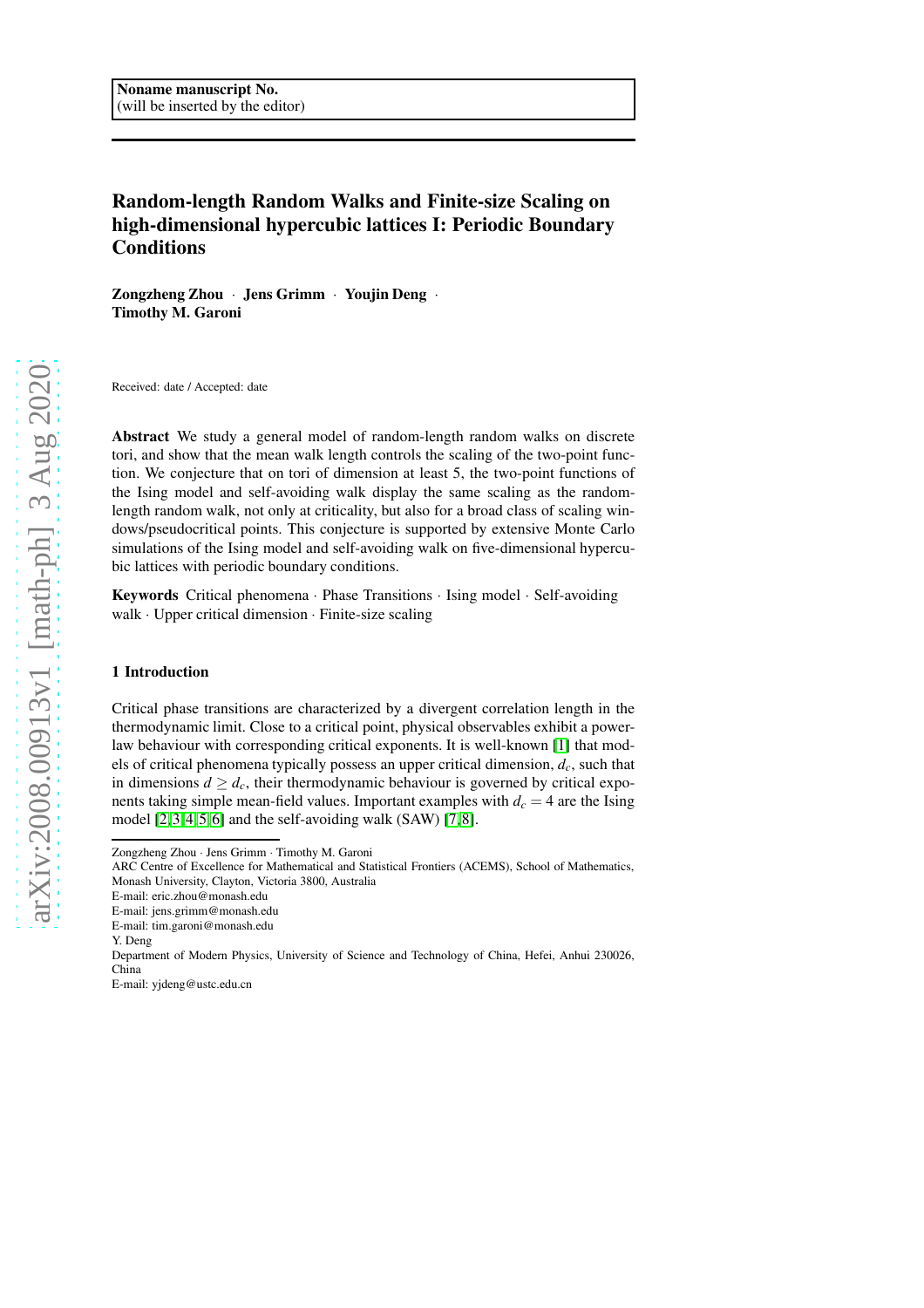Finite-size scaling (FSS) is a fundamental theory which characterizes the asymptotic approach of finite systems to the thermodynamic limit, close to a continuous phase transition [\[9,](#page-19-8)[10,](#page-19-9)[11\]](#page-19-10). In contrast to the simplicity of the thermodynamic behaviour, the theory of FSS on high-dimensional finite hypercubic lattices with either periodic boundary conditions (PBC) or free boundary conditions (FBC) is surprisingly subtle, and has been the subject of long-standing debate; see e.g. [\[12,](#page-19-11)[13,](#page-19-12)[14,](#page-19-13)[15,](#page-19-14) [16\]](#page-19-15).

In this article, we focus on PBCs; we defer the discussion of the FBC case to [\[17\]](#page-19-16). In recent years, several studies [\[13,](#page-19-12)[14,](#page-19-13)[18\]](#page-19-17) have investigated the FSS behaviour of the critical Ising two-point function  $g_{Isine\ crit}(\mathbf{x})$  above  $d_c$ . It was conjectured in [\[18\]](#page-19-17), based on random-current and random-path representations [\[4,](#page-19-3)[5,](#page-19-4)[6\]](#page-19-5) of the Ising model, that the Ising two-point function  $g_{Ising, crit}(x)$  satisfies the piecewise asymptotic behaviour

$$
g_{\text{Ising,crit}}(\mathbf{x}) \approx c_1 \|\mathbf{x}\|^{2-d} + c_2 L^{-d/2} \tag{1}
$$

<span id="page-1-0"></span>where  $c_1$ ,  $c_2$  are positive constants, and L is the linear system size of the underlying lattice. At moderate distances, [\(1\)](#page-1-0) predicts that  $g_{Ising, crit}(\mathbf{x})$  displays standard infinitelattice mean-field decay, before entering a plateau which persists to the boundary. As a consequence of Eq. [\(1\)](#page-1-0), it follows that the susceptibility scales as

<span id="page-1-1"></span>
$$
\chi_{\text{Ising,crit}} \asymp L^{d/2},\tag{2}
$$

in contrast to the mean-field prediction  $\chi_{\text{Ising,crit}} \asymp L^2$ . Eq. [\(2\)](#page-1-1) is in broad agreement with several numerical studies, see e.g. [\[14,](#page-19-13)[19\]](#page-19-18). Eq. [\(1\)](#page-1-0) was numerically verified directly in [\[13\]](#page-19-12).

On the infinite hypercubic lattice  $\mathbb{Z}^d$  at criticality, it is well-known [\[20,](#page-19-19)[21\]](#page-19-20) that the two-point functions of the Ising and SAW models exhibit the same scaling behaviour as the two-point function of the Simple Random Walk (SRW) when *d* is sufficiently large. On finite lattices this simple connection breaks down, since SRW is recurrent, implying that the corresponding two-point function does not exist. As was argued in [\[22,](#page-19-21)[23\]](#page-19-22), the connection can be repaired by introducing an appropriate random walk model with a random (finite) walk length  $\mathcal{N}_{\text{RLRW}}$ . For this Random-length Random Walk model (RLRW), it was announced in [\[22\]](#page-19-21) that if  $d \geq 3$  and  $\langle \mathcal{N} \rangle_{\text{RLRW}} \asymp L^{\mu}$ with  $\mu > 2$ , then its two-point function scales as

<span id="page-1-2"></span>
$$
g_{\text{RLRW}}(\mathbf{x}) \approx c_1 ||\mathbf{x}||^{2-d} + c_2 L^{\mu-d},\tag{3}
$$

for some positive constants  $c_1$ ,  $c_2$ . One sees that the infinite-lattice asymptotic decay  $||\mathbf{x}||^{2-d}$  dominates at moderate values of  $||\mathbf{x}||$ , while *g*<sub>RLRW</sub>(**x**) enters a plateau of order  $L^{\mu-d}$  once  $||\mathbf{x}|| \gtrsim L^{(d-\mu)/(d-2)}$ . A version of [\(3\)](#page-1-2) was proved in [\[23\]](#page-19-22) using the local central limit theorem for random walk.

In this article, we prove a stronger and more detailed version of this result. This is presented in Theorem [3.1.](#page-4-0) A slightly different version has simultaneously and independently been established, via different methods, in [\[24\]](#page-19-23). The latter work also established such behaviour for weakly self-avoiding walk, providing strong evidence for its universality.

In high dimensions, one expects the large *L* behaviour of a statistical-mechanical model on  $\mathbb{T}_L^d$  to coincide with the large *n* asymptotic behaviour of the corresponding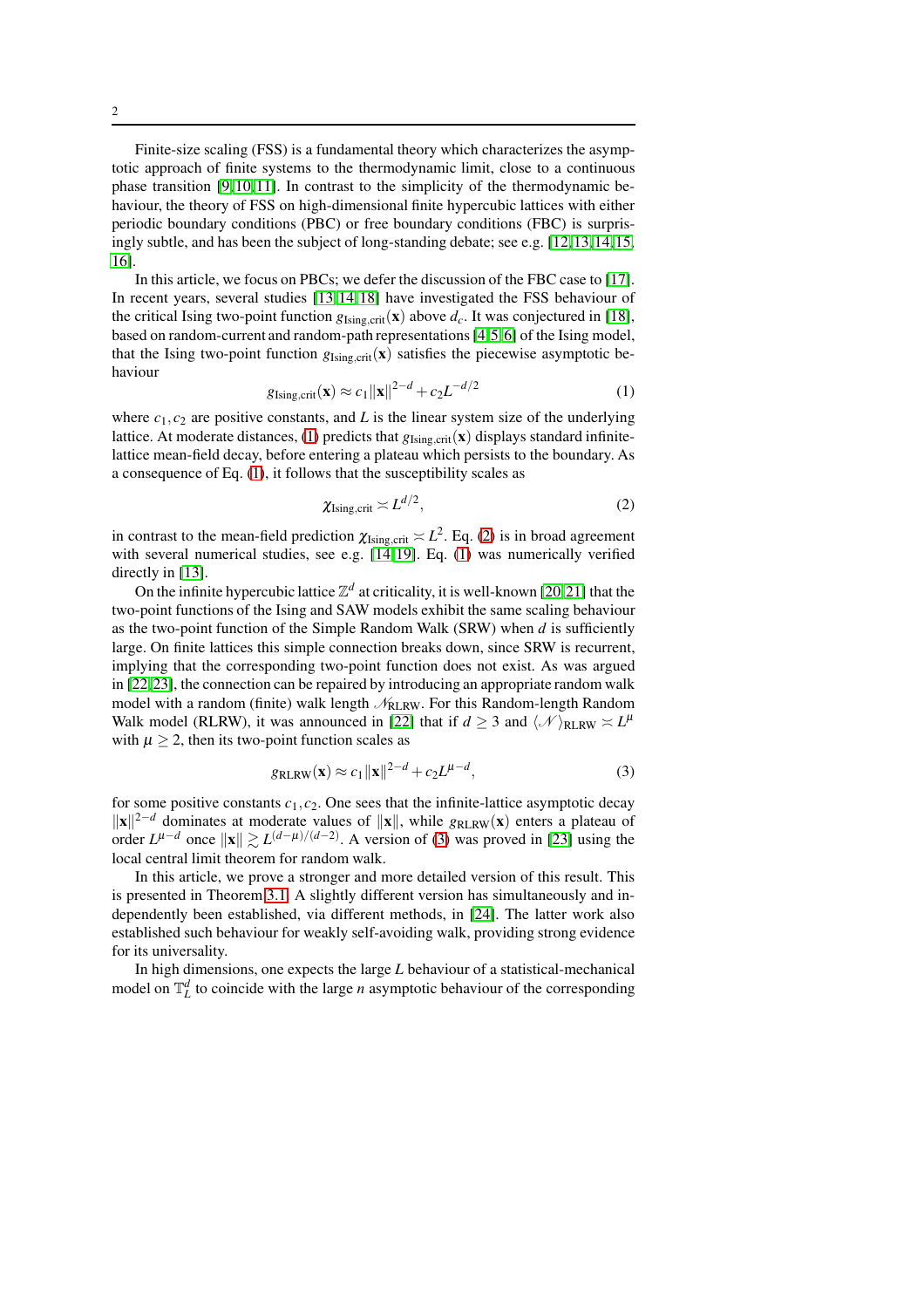model on the complete graph  $K_n$ . On the complete graph at the pseudocritical point  $z_n(\zeta) = z_c - a n^{-\zeta}$ , it was proved in [\[25,](#page-19-24)[26\]](#page-20-0) that  $\langle \mathcal{N} \rangle$ s aw scales as  $n^{1/2}$  if  $\zeta \ge 1/2$ , while it scales as  $n^{\zeta}$  if  $\zeta \le 1/2$ . This leads to the prediction, by setting  $\lambda := \zeta d$ , that for the SAW on tori at the pseudocritical point  $z_L(\lambda) = z_c - aL^{-\lambda}$  with  $a, \lambda > 0$  one has

$$
\langle \mathcal{N} \rangle_{\text{SAW}} \asymp \begin{cases} L^{d/2}, & \lambda \ge d/2 \\ L^{\lambda}, & \lambda < d/2 \end{cases}
$$
 (4)

<span id="page-2-0"></span>Numerical evidence in support of this was presented in [\[22\]](#page-19-21). By universality, we expect, for an appropriate definition of  $\mathcal{N}_{Ising}$  that  $\langle \mathcal{N} \rangle_{Ising}$  exhibits the same FSS behaviour. No such definition has previously been studied however. We introduce such a definition here (see also [\[27\]](#page-20-1)), and verify numerically the universality of the prediction [\(4\)](#page-2-0); see Section [4.](#page-5-0)

Combining [\(4\)](#page-2-0) with [\(3\)](#page-1-2) leads to the expectation that the Ising and SAW two-point functions satisfy

<span id="page-2-2"></span>
$$
g_{\text{Ising, SAW}, z_L(\lambda)}(\mathbf{x}) \approx \begin{cases} c_1 \|\mathbf{x}\|^{2-d} + c_2 L^{-d/2}, & \lambda \ge d/2\\ c_3 \|\mathbf{x}\|^{2-d} + c_4 L^{\lambda-d}, & 2 \le \lambda < d/2 \end{cases}
$$
(5)

for some positive constants  $c_1$ ,  $c_2$ ,  $c_3$ ,  $c_4$ .

In words, if  $\lambda \ge d/2$ , then  $z_L(\lambda)$  lies in the critical window, while the scaling exponent varies continuously with  $\lambda$  if  $\lambda < d/2$ . These conjectures imply that  $g_{\text{Ising, SAW}, z_L(\lambda)}(\mathbf{x})$  and  $\chi_{\text{Ising, SAW}, z_L(\lambda)}$  display standard mean-field scaling at  $z_L(\lambda)$ 2). We emphasize that our results also suggest that the critical scaling window scales as  $L^{-d/2}$ , in agreement with [\[14,](#page-19-13)[15\]](#page-19-14).

Finally, as a further test of universality, we also introduce a Random-length Looperased Random Walk model (RLLERW) whose corresponding counterpart on  $\mathbb{Z}^d$ , the loop-erased random walk, is rigorously known to be in the same universality class as the Ising and SAW models [\[28\]](#page-20-2) for large *d*. For a given walk length distribution (see Sec. [2](#page-2-1) for specific examples) we confirm numerically that the RLLERW two-point function again obeys the same scaling behaviour as  $g_{RLRW}(\mathbf{x})$ .

## 1.1 Outline

Let us outline the remainder of this article. Section [2](#page-2-1) defines the RLRW and RLLERW models. In Section [3](#page-3-0) we state our main theorems for the RLRW. Section [4](#page-5-0) presents our numerical results for the Ising model, SAW, and RLLERW. Finally, in Sections [5](#page-10-0) and [6](#page-13-0) we prove the theorem stated in Section [3.](#page-3-0)

#### <span id="page-2-1"></span>2 Random Walk models

We consider the following boxes,  $\mathbb{T}_L^d$ , of side length *L* 

$$
\mathbb{T}_L^d := \begin{cases}\n\left[ -\frac{L-1}{2}, \frac{L-1}{2} \right]^d \cap \mathbb{Z}^d, & L \text{ is odd} \\
\left( -\frac{L}{2}, \frac{L}{2} \right]^d \cap \mathbb{Z}^d, & L \text{ is even}\n\end{cases} \tag{6}
$$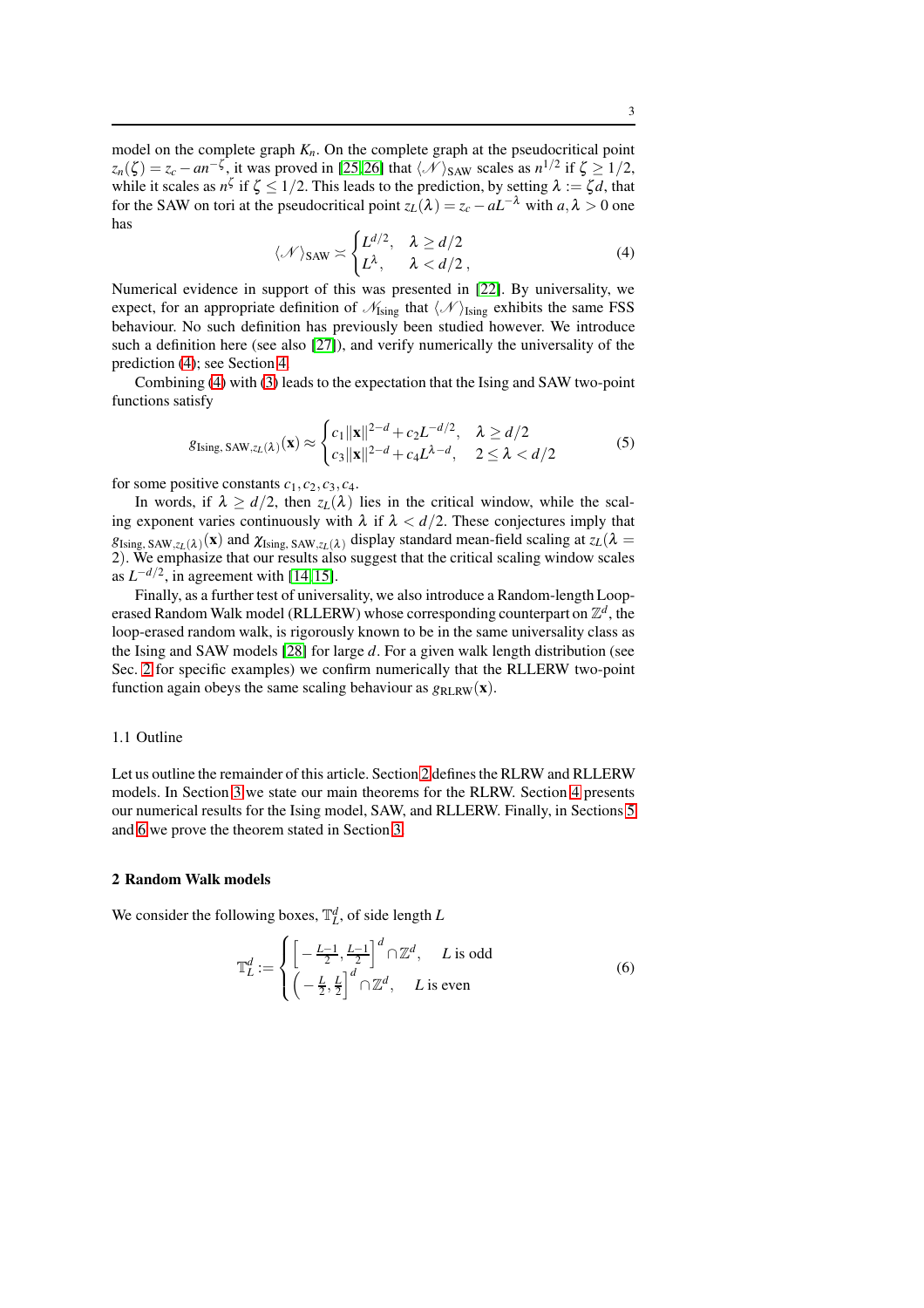For each  $\mathbf{x} \in \mathbb{T}_L^d$ , we denote its Euclidean norm by  $\|\mathbf{x}\| := \sqrt{\mathbf{x} \cdot \mathbf{x}}$ .

Let  $(C_n)_{n\in\mathbb{N}}$  be an i.i.d. sequence of uniform random variables on  $\{\pm e_1, ..., \pm e_d\}$ , where  $e_i = (0, ..., 1, ..., 0)$  is the standard unit vector along the *i*th coordinate axis. Let  $R_0 = 0$  and for  $n \geq 0$  set

$$
R_{n+1} := \begin{cases} R_n + C_{n+1} & \text{if } R_n + C_{n+1} \in \mathbb{T}_L^d \\ R_n + C_{n+1}(1-L) & \text{if } R_n + C_{n+1} \notin \mathbb{T}_L^d. \end{cases} \tag{7}
$$

Then  $(R_n)_{n=0}^{\infty}$  is a simple random walk on the box  $\mathbb{T}_L^d$  with periodic boundary conditions (PBC), starting at the origin.

Let N be an N-valued random variable independent of  $(C_n)_{n\in\mathbb{N}}$ . The corresponding *Random-length Random Walk* is the process  $(R_n)_{n=0}^{\mathcal{N}}$ . Our main interest is the two-point function

<span id="page-3-1"></span>
$$
g_{\text{RLRW}}(\mathbf{x}) := \mathbb{E}\left(\sum_{n=0}^{\mathcal{N}} \mathbb{1}(R_n = \mathbf{x})\right)
$$
(8)

which gives the expected number of visits to  $\mathbf{x} \in \mathbb{T}_L^d$ . Note that, as a simple identity, we have  $\sum_{\mathbf{x}} g_{\text{RLRW}}(\mathbf{x}) = \langle \mathcal{N} \rangle + 1$ .

Given  $(R_n)_{n=0}^{\infty}$  and  $\mathcal N$  as above, we also define the corresponding *random-length loop-erased random walk*, denoted by  $(L_n)_{n=0}^{\mathcal{N}}$  $\mathcal{N}_{n=0}$ , by performing chronological loop erasure on  $(R_n)_{n=0}^{\infty}$  until the resulting self-avoiding path has length N. As for RLRW, we are interested in the associated two-point function

$$
g_{\text{RLLERW}}(\mathbf{x}) := \mathbb{E}\left(\sum_{n=0}^{\mathcal{N}} \mathbb{1}(L_n = \mathbf{x})\right).
$$
 (9)

When simulating these random walk models in practice, one needs to specify the choice of the walk length distribution. One natural choice is to let  $\mathcal N$  be a geometric random variable with mean  $L^{\mu}$ . The RLRW two-point function [\(8\)](#page-3-1) then reduces to  $(1 - L^{-\mu})^{-1}$  times) the usual Green's generating function [\[29\]](#page-20-3) with fugacity  $\xi =$  $1 - L^{-\mu}$ .

It is expected that physical systems on high-dimensional hypercubic lattices with PBC should exhibit the same scaling as the corresponding model on the complete graph  $K_n$  with  $n = L^d$ . An even more natural choice for the distribution of  $\mathcal N$  is therefore the distribution of SAW in  $K_n$ . As discussed in [\[30\]](#page-20-4), the length of a SAW on *K<sub>n</sub>* with fugacity *z* is equal in distribution to  $n-1-X$  where *X* is a Poisson random variable with parameter  $z^{-1}$ , conditioned on  $\{X \leq n-1\}$ .

#### <span id="page-3-0"></span>3 Statement of Main Theorems

We now state our main theorem for the behaviour of RLRW on discrete tori. We defer proof of this theorem to Sec. [5.](#page-10-0) We provide numerical evidence of its connection to the FSS behaviour of the Ising and SAW models in Sec. [4.](#page-5-0)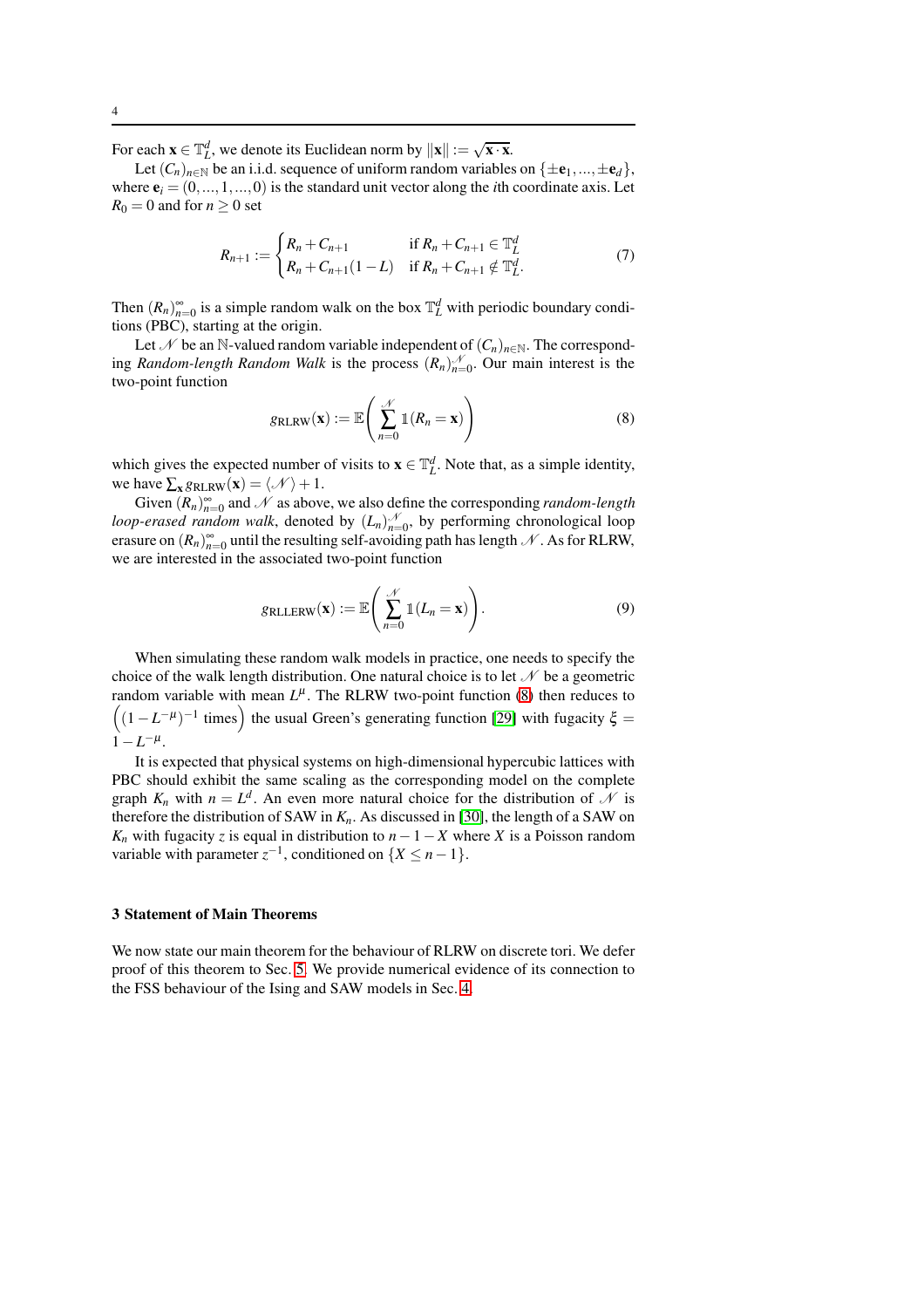The RLRW model on the torus is most easily understood by relating it to the RLRW on the infinite lattice. To this end, in order to avoid confusion, in this section we let  $g_{RLRW, \mathbb{T}_L^d}(\mathbf{x})$  denote the two-point function of the RLRW on the torus, as defined in [\(8\)](#page-3-1), and we let  $g_{RLRW,Z^d}(\mathbf{x})$  denote the analogous two-point function of RLRW defined on  $\mathbb{Z}^d$ . The function  $g_{RLRW, \mathbb{Z}^d}(\mathbf{x})$  is studied in detail in the compan-ion article [\[27\]](#page-20-1). Here and throughout,  $\overline{N}$  denotes the non-negative integers, while  $\mathbb{Z}_{>0}$ denotes the strictly positive integers.

<span id="page-4-0"></span>**Theorem 3.1.** *Fix d*  $\geq$  3*, and let*  $(\mathbf{x}_L)_{L \in \mathbb{Z}_>}$  *be a sequence in*  $\mathbb{Z}^d$  *satisfying*  $\mathbf{x}_L \in \mathbb{T}_L^d$ . Let  $(\mathscr{N}_L)_{L\in\mathbb{Z}_{>}}$  be a sequence of  $\mathbb{N}$ -valued random variables. Then as  $L\to\infty$  we have:

<span id="page-4-1"></span>(*i*) If  $\mathbb{E}(\mathcal{N}_L) = o(L^2)$ 

$$
g_{\text{RLRW},\mathbb{T}_L^d}(\mathbf{x}_L) - g_{\text{RLRW},\mathbb{Z}^d}(\mathbf{x}_L) = O(\mathbb{E}(\mathscr{N}_L) L^{-d})
$$

<span id="page-4-3"></span>*(ii)* If  $\mathbb{E}(\mathcal{N}_L) = \Omega(L^2)$ , then

$$
g_{\text{RLRW},\mathbb{T}_L^d}(\mathbf{x}_L) - g_{\text{RLRW},\mathbb{Z}^d}(\mathbf{x}_L) \asymp \mathbb{E}(\mathcal{N}_L) L^{-d}
$$

<span id="page-4-2"></span>(*iii*)  $If \mathbb{E}(\mathcal{N}_L) = \omega(L^2)$  *and*  $\|\mathbf{x}_L\| = o(L)$ *, then* 

$$
g_{\text{RLRW},\mathbb{T}_L^d}(\mathbf{x}_L) - g_{\text{RLRW},\mathbb{Z}^d}(\mathbf{x}_L) \sim \mathbb{E}(\mathcal{N}_L) L^{-d}
$$

We now consider some consequences of Theorem [3.1.](#page-4-0) To begin, we note that if  $\mathbb{E}(\mathcal{N}_L) = o(L^2)$ , then for all  $\mathbf{x}_L \in \mathbb{T}_L^d$  one has  $\lim_{L \to \infty} ||\mathbf{x}_L||^{d-2}\mathbb{E}(\mathcal{N}_L)L^{-d} = 0$ . It then follows from Part [\(i\)](#page-4-1) that

$$
\lim_{L\to\infty} ||\mathbf{x}_L||^{d-2}g_{\text{RLRW},\mathbb{T}_L^d}(\mathbf{x}_L)=\lim_{L\to\infty} ||\mathbf{x}_L||^{d-2}g_{\text{RLRW},\mathbb{Z}^d}(\mathbf{x}_L).
$$

This is to be expected, since a typical RLRW will explore distances of order  $\sqrt{\mathbb{E}(\mathscr{N}_L)}$ from the origin, and if  $\mathbb{E}(\mathcal{N}_L) = o(L^2)$  then typical walks will be too short to feel the boundary. In this case the two-point function of RLRW on the torus exhibits similar behaviour as on the infinite lattice. Let  $a_L$  be a divergent sequence and  $||\mathbf{x}_L|| = \xi a_L$ for some  $\xi \in (0, \infty)$ . It is proved in Ref. [\[17\]](#page-19-16) that,

$$
\lim_{L \to \infty} ||\mathbf{x}_L||^{d-2} g_{\text{RLRW}, \mathbb{Z}^d}(\mathbf{x}_L) = \pi^{-d/2} (d/2) \int_0^\infty s^{d/2 - 2} e^{-s} F\left(\frac{d\xi^2}{2s}\right) ds ,\qquad (10)
$$

where the function  $F(t) := \lim_{L \to \infty} \mathbb{P}(\mathcal{N}_L/a_L^2 \ge t)$ . In particular, if choose  $a_L$  such that  $F(t)$  is a constant function, say  $c_0$ , then

$$
g_{\text{RLRW},\mathbb{Z}^d}(\mathbf{x}_L) \sim c_0 \pi^{-d/2} (d/2) \Gamma(d/2 - 1) ||\mathbf{x}_L||^{2-d}
$$

for all  $\|\mathbf{x}_L\| = O(a_L)$ .

If  $\mathbb{E}(\mathcal{N}_L) = \omega(L^2)$ , then consider the sequence of  $\mathbf{x}_L \in \mathbb{T}_L^d$  such that  $\|\mathbf{x}_L\| = \xi a_L$ for some  $\xi \in (0, \infty)$  and  $a_L = (L^d / \mathbb{E}(\mathcal{N}_L))^{1/(d-2)}$ . It follows by Part [\(iii\)](#page-4-2) that

$$
\lim_{L \to \infty} \|\mathbf{x}_L\|^{d-2} g_{\text{RLRW,T}^d_L}(\mathbf{x}_L) = \pi^{-d/2} (d/2) \int_0^\infty s^{d/2 - 2} e^{-s} F\left(\frac{d\xi^2}{2s}\right) ds + \xi^{d-2} \,. \tag{11}
$$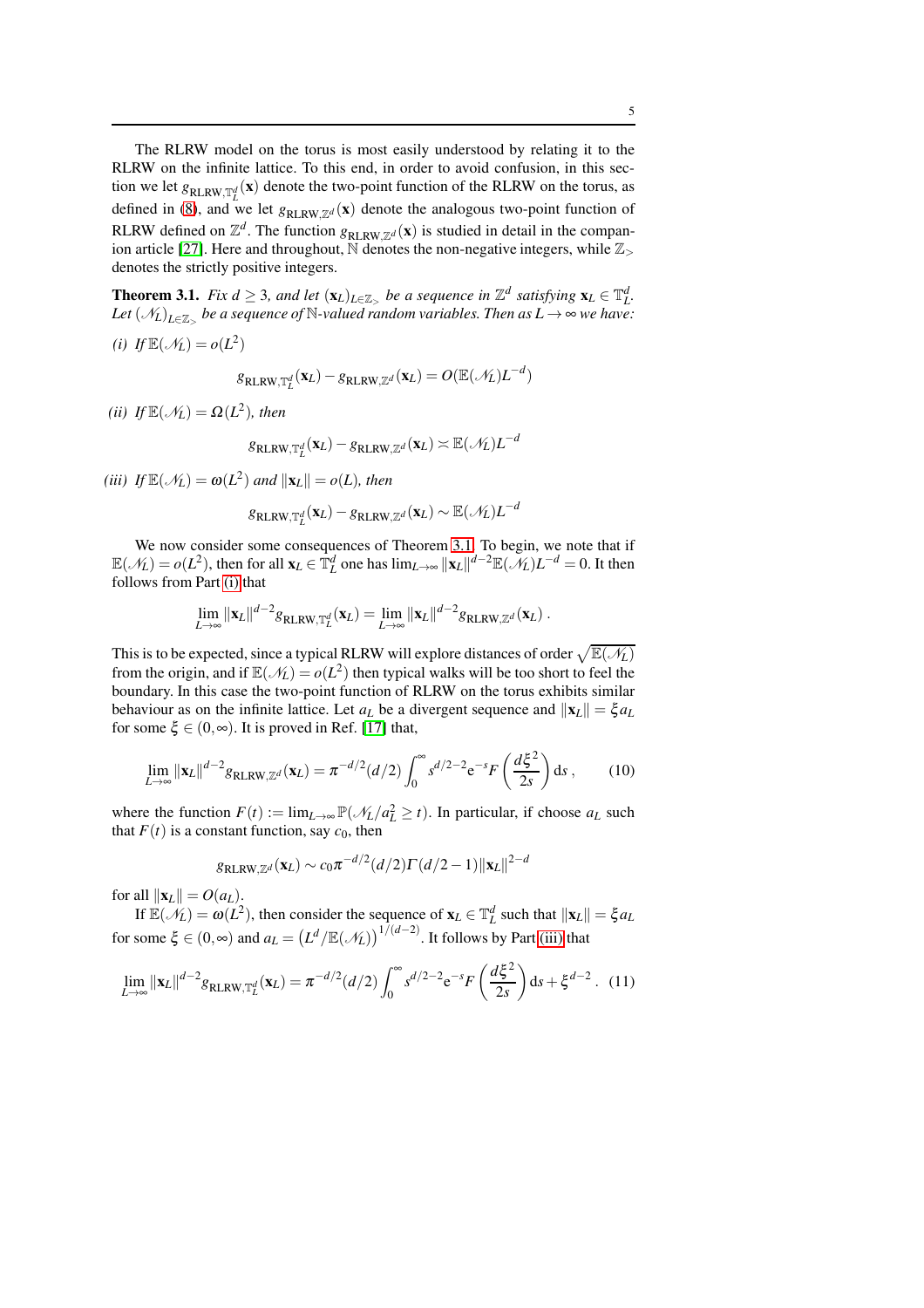On  $\mathbb{T}_L^d$  and at the critical point, it was numerically observed that the mean walk length for SAW and the Ising model scale as  $L^{d/2}$ , see Fig. [2.](#page-8-0) We conjecture that, with appropriate choice of  $\mathcal{N}_L$ ,  $g_{RLRW,T_L^d}$  exhibits the same finite-size scaling as the two-point functions of SAW and the Ising model. Let  $\mathbb{E}(\mathcal{N}_L) = \alpha L^{d/2}$  and consider the sequence of  $\mathbf{x}_L \in \mathbb{T}_L^d$  such that  $\|\mathbf{x}_L\| = \xi L^{d/[2(d-2)]}$  for some  $\xi \in (0, \infty)$ . If  $F(t)$  is a constant  $c_0$  for all  $t > 0$ , then

$$
\lim_{L \to \infty} \|\mathbf{x}_L\|^{d-2} g_{\text{RLRW}, \mathbb{T}_L^d}(\mathbf{x}_L) = c_0 \pi^{-d/2} (d/2) \Gamma(d/2 - 1) + \alpha \xi^{d-2}.
$$
 (12)

As shown in Fig. [3,](#page-8-1) the curve  $0.1 + 2\xi^3$  is consistent with the rescaled two-point function of SAW, the Ising model and RLLERW.

#### <span id="page-5-0"></span>4 SAW and Ising model

### 4.1 Definitions

We study the self-avoiding walk on the finite box  $\mathbb{T}_L^d$  with PBC in the variable-length ensemble. The two-point function is

$$
g_{\text{SAW}}(\mathbf{x}) := \sum_{\omega \colon 0 \to \mathbf{x}} z^{|\omega|} \tag{13}
$$

where  $z$  is the fugacity, and the sum is over all SAWs starting at the origin 0 and ending at x.

We also study the zero-field ferromagnetic Ising model on  $\mathbb{T}_L^d$  with Hamiltonian

<span id="page-5-1"></span>
$$
\mathcal{H} = -\sum_{ij \in E} s_i s_j \tag{14}
$$

where  $s_i \in \{-1, +1\}$  denotes the spin at position  $i \in \mathbb{T}_L^d$ , and *E* is the edge set of  $\mathbb{T}_L^d$  with PBC (see e.g. [\[31\]](#page-20-5) for a detailed definition). We investigate the two-point function

$$
g_{\text{Ising}}(\mathbf{x}) := \langle s_0 s_{\mathbf{x}} \rangle \tag{15}
$$

where  $\langle \cdot \rangle$  denotes the expectation value with respect to the Gibbs measure corresponding to Eq. [\(14\)](#page-5-1).

Unlike the random walk cases, there does not appear to be a sensible notion of the walk length  $\mathcal{N}_{\text{Ising}}$  when viewing the Ising model as an interacting system of spins. However, it was established in [\[6,](#page-19-5)[1\]](#page-19-0), by using a resummation of the high-temperature expansion of the Ising model [\[32\]](#page-20-6), that the Ising two-point function  $\langle s_0 s_x \rangle$  can be written as a weighted sum over edge self-avoiding paths from 0 to x. In general, there are multiple ways to construct such paths for a given high-temperature configuration; however, as established in [\[6\]](#page-19-5), it is possible to decompose the Ising two-point function as the weighted sum over a *single* well-defined path. Following these ideas leads to a natural and easily computable definition of the Ising walk length.

Let  $\mathcal{C}_k \subset 2^E$  be the set of all subsets of *E* such that the corresponding subgraphs have precisely *k* vertices of odd degree. Fix an arbitrary total order,  $\prec$ , of vertices of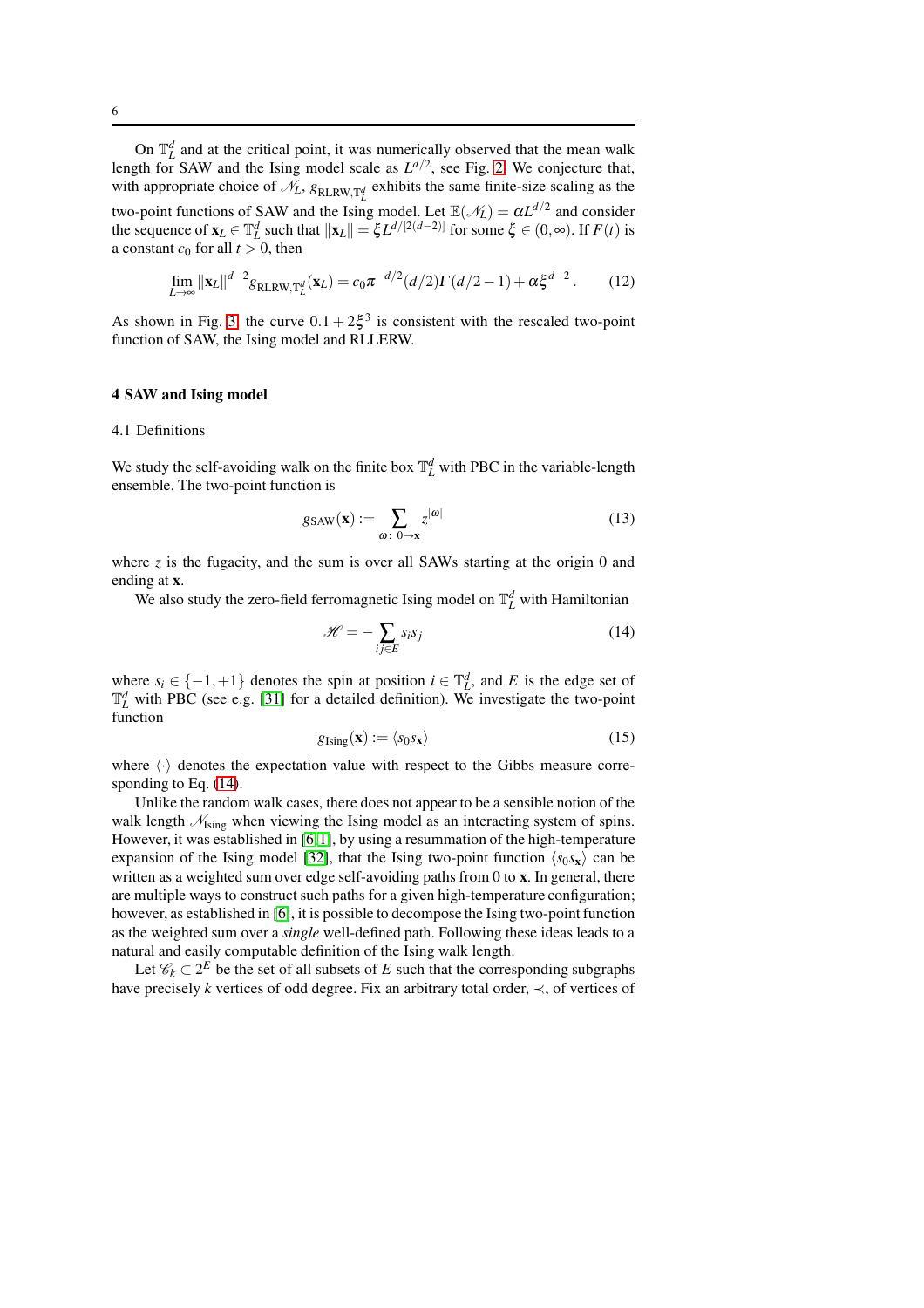

<span id="page-6-0"></span>Fig. 1 Illustration of an edge self-avoiding trail (red dashed lines) in a  $\mathcal{C}_2$  Ising high-temperature configuration (black lines) on  $\mathbb{T}_5^2$  using the natural lexicographic order. The two vertices with odd degree are 0 and x. The length of the resulting trail is 22.

 $\mathbb{T}_L^d$  (e.g. the natural lexicographic order). To each  $A \in \mathscr{C}_0 \cup \mathscr{C}_2$  we assign a unique (edge self-avoiding) trail  $\mathscr T$  as follows. If  $A \in \mathscr C_0$ , then  $\mathscr T$  is empty. If  $A \in \mathscr C_2$ , then let x,y be the corresponding pair of vertices of odd degree and suppose  $x \prec y$ . We recursively define a trail  $\mathcal{T} = v_0v_1...v_m$  from  $v_0 = \mathbf{x}$  to  $v_m = \mathbf{y}$ , such that from  $v_i$  we choose  $v_{i+1}$  to be the smallest neighbour of  $v_i$  for which the edge  $v_i v_{i+1} \in A$  has not previously been traversed. Finally, we let the 'Ising walk length',  $\mathcal{N}_{\text{Isine}}$ , be the length (number of edges) of the trail so constructed. We illustrate this construction on  $\mathbb{T}_5^2$  in Fig. [1.](#page-6-0)

In addition to the two-point functions and walk lengths, we also investigate the susceptibility for the Ising and SAW models given by

$$
\chi_{\text{Ising,SAW}} := \sum_{\mathbf{x}} g_{\text{Ising,SAW}}(\mathbf{x}).\tag{16}
$$

We simulated the SAW ensemble using a recently introduced irreversible version of the Beretti-Sokal algorithm [\[33,](#page-20-7)[34\]](#page-20-8), and studied the high-temperature representation of the Ising model via the worm algorithm introduced in [\[35\]](#page-20-9).

## *4.1.1 Numerical details*

Our simulations of the critical Ising model were performed at the estimated location of the infinite-volume critical point  $z_{c,Ising,5d} = 0.113\,424\,8(5)$  [\[16\]](#page-19-15) where  $z :=$  $tanh(1/T)$  and *T* is the Ising temperature. The critical SAW model was simulated at the estimated location of the infinite-volume critical point  $z_{c,SAW,5d} = 0.11314084(1)$  [\[34\]](#page-20-8). We also simulated the FSS behaviour at pseudocritical points  $z_L = z_c - aL^{-\lambda}$  for various  $a, \lambda > 0$ . The simulations for the RLLERW were performed by sampling from various walk length distributions, such as the geometric, half-normal and exponential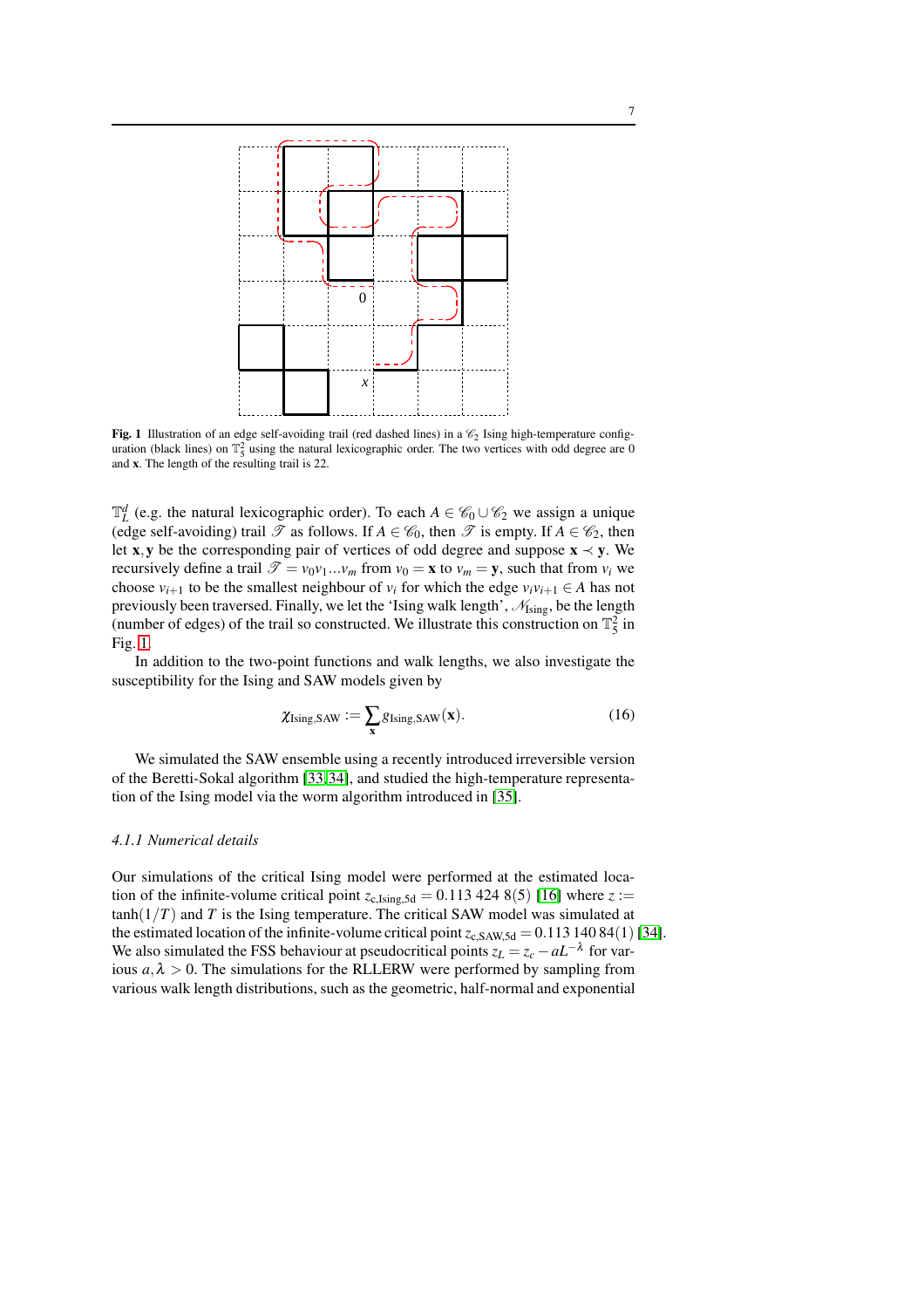distribution with mean  $L^{\mu}$ , and consistent behaviour of the two-point functions are observed from these distributions. The data shown in this paper use the half-normal distribution. The values of  $\mu$  are specified in Secs. [4.2](#page-7-0) and [4.3.](#page-7-1)

For the Ising model, we simulated linear system sizes up to  $L = 71$ . For SAW, we simulated linear system sizes up to  $L = 221$ . Finally, we simulated linear system sizes up to  $L = 161$  for the RLLERW. A detailed analysis of integrated autcorrelations time is presented in [\[36\]](#page-20-10) for the worm algorithm and in [\[34\]](#page-20-8) for the irreversible B-S algorithm. Our fitting methodology and corresponding error estimation follow standard procedures, see for instance [\[37,](#page-20-11)[38\]](#page-20-12). To estimate the exponent value for a generic observable *Y* we performed least-squares fits to the ansatz  $Y = a_Y L^{b_Y} + c_Y$ .

## <span id="page-7-0"></span>4.2 Criticality

We first focus on the FSS behaviour of the two-point functions and susceptibility of the SAW and Ising models at the infinite-volume critical point  $z_c$ . On the complete graph  $K_n$  at criticality, it is rigorously established [\[30\]](#page-20-4) that  $\langle \mathcal{N} \rangle_{\text{SAW}} \geq n^{1/2}$ . Therefore, it is natural to expect the critical PBC behaviour  $\langle N \rangle_{SAW} \approx L^{d/2}$  for  $d > d_c$ . Figure [2](#page-8-0) shows the scaling of  $\langle N \rangle$ <sub>SAW</sub> on five-dimensional tori at criticality. Our fit leads to the exponent value 2.50(1) by discarding *L* < 41. Moreover, Figure [2](#page-8-0) shows the scaling of  $\langle N \rangle_{\text{Ising}}$ . Our fits lead to 2.45(7) by discarding *L* < 13. Both fits are in excellent agreement with  $\langle \mathcal{N} \rangle$ <sub>Ising,SAW</sub>  $\asymp L^{d/2}$ .

We now numerically verify that Eq. [\(3\)](#page-1-2) with  $\mu = d/2$  correctly predicts the critical FSS behaviour of the two-point functions of the SAW and Ising models. Figure [3](#page-8-1) (a) shows  $g_{\text{Ising,SAW}}(\mathbf{x})$  on  $\mathbb{T}_L^d$  with  $d = 5$ . At moderate values of **x**, the two-point functions exhibit the standard infinite-lattice asymptotic decay  $||\mathbf{x}||^{2-d}$ , but then enter a plateau of order  $L^{\mu-d}$  which persists to the boundary. Figure [3](#page-8-1) (b) shows an appropriately scaled version of the two-point functions of the Ising and SAW models against the dimensionless variable *y* :=  $||\mathbf{x}||/L^{(d-\mu)/(d-2)}$  with  $\mu = d/2$ . For small values of *y*, one observes a constant region which corresponds to mean-field scaling, while at larger values the two-point functions exhibit a power-law, in agreement with the spatially independent background term  $L^{\mu-d}$ . The excellent data collapse in both regions provides strong evidence that the two-point functions exhibit the predicted scaling from Eq. [\(3\)](#page-1-2) with  $\mu = d/2$ . Moreover, Figures [3](#page-8-1) (a) and 3 (b) verify that the two-point function of a RLLERW with mean walk length *L <sup>d</sup>*/<sup>2</sup> displays the same FSS behaviour as the critical Ising and SAW two-point functions.

Finally, we investigated the FSS behaviour of the susceptibility  $\chi_{\text{Ising,SAW}}$ , shown in Fig. [2.](#page-8-0) Our fits lead to the exponent values  $2.50(1)$  for the SAW by discarding *L* < 41, and 2.51(2) for the Ising model by discarding *L* < 21. This FSS behaviour for the Ising susceptibility is in broad agreement with the numerical observations in [\[14,](#page-19-13)[19,](#page-19-18)[15\]](#page-19-14).

#### <span id="page-7-1"></span>4.3 SAW and Ising model at pseudocritical points

Recently, there has been debate [\[15,](#page-19-14)[14,](#page-19-13)[12\]](#page-19-11) regarding the question of whether one can observe  $\chi \asymp L^{d/2}$ , corresponding to critical PBC behaviour, at appropriate pseu-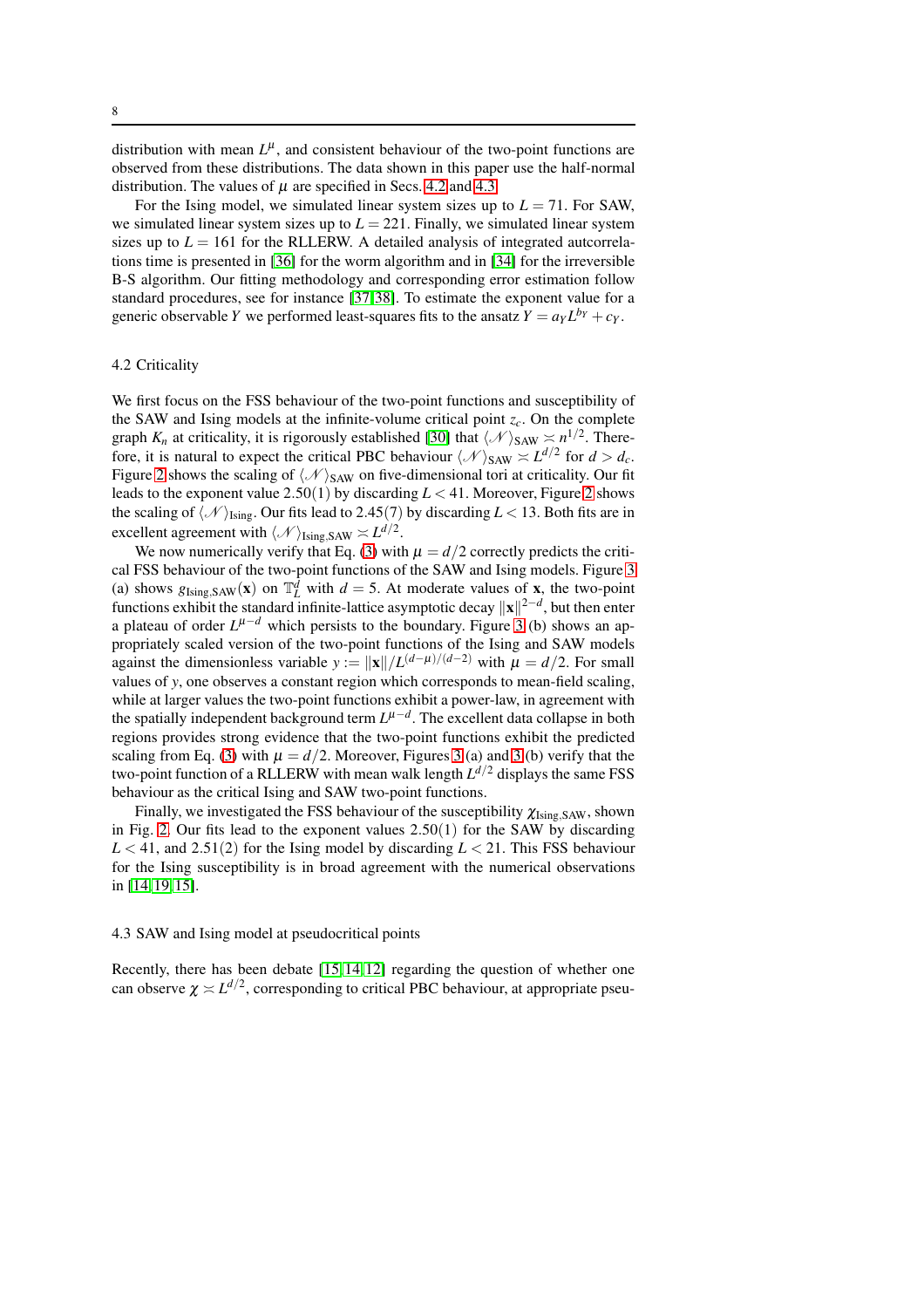<span id="page-8-0"></span>**Fig. 2** FSS behaviour of the mean walk length  $\langle N \rangle_{\text{Ising,SAW}}$  and the susceptibility  $\chi_{\text{Ising,SAW}}$  in five dimensions. The diamonds display data points for the SAW, while the squares display Ising data. For clarity, the Ising data was translated onto the same curve as the SAW. The extracted exponents match with the theoretical predictions in Eq. [\(4\)](#page-2-0) for the mean walk length, and Eq. (??) for the susceptibility. (a) FSS behaviour of  $\langle N \rangle_{\text{Ising,SAW}}$  at criticality and for  $\lambda = 1$ ,  $3/2$ , 2, 5/2. (b) FSS behaviour of  $\chi_{\text{Ising,SAW}}$  at criticality and for  $\lambda = 1, 3/2, 2, 5/2$ .



<span id="page-8-1"></span>Fig. 3 (a) Critical two-point functions of the SAW (circles) and Ising (triangles) models, and two-point function of a RLLERW (diamonds) with mean walk length  $L^{d/2}$  in five dimensions. (b) Appropriately scaled versions of the critical SAW (circles) and Ising (triangles) two-point and two-point functions of a RLLERW (diamonds) onto the ansatz in Eq. [\(3\)](#page-1-2) with  $y := ||\mathbf{x}||/L^{(d-\mu)/(d-2)}$  with  $\mu = d/2$ . The data collapse in each model strongly suggests that the prediction from Eq. [\(3\)](#page-1-2) with  $\mu = d/2$  correctly describes the critical FSS behaviour of all three models. The dashed curve plots the function  $0.1+2y<sup>3</sup>$ .



docritical points on hypercubic lattices with *free* boundaries. In the following, we investigate the reverse question, of whether it is possible to observe  $\chi \approx L^2$ , corresponding to critical FBC behaviour [\[39,](#page-20-13)[16\]](#page-19-15), at appropriate pseudocritical points on hypercubic lattices with PBC.

We first investigate the scaling behaviour of the mean walk length of the Ising and SAW models at  $z_L = z_c - aL^{-\overline{\lambda}}$  where  $a > 0$  is a constant, and  $\lambda > 0$  controls the speed of convergence to  $z_c$ . We choose  $a > 0$  (i.e. shifting to high temperature), since we aim to establish a pseudocritical point where we observe  $\langle N \rangle_{\text{SAW}} \approx L^2$  instead of the larger critical mean walk length scaling  $\langle N \rangle_{\text{Ising,SAW}} \asymp L^{d/2}$ . We note that our figures show the simulation results at the fixed value  $a = 0.1$ . However, as suggested by several numerical tests, our results in this section appear to hold regardless of the specific choice of  $a > 0$ .

9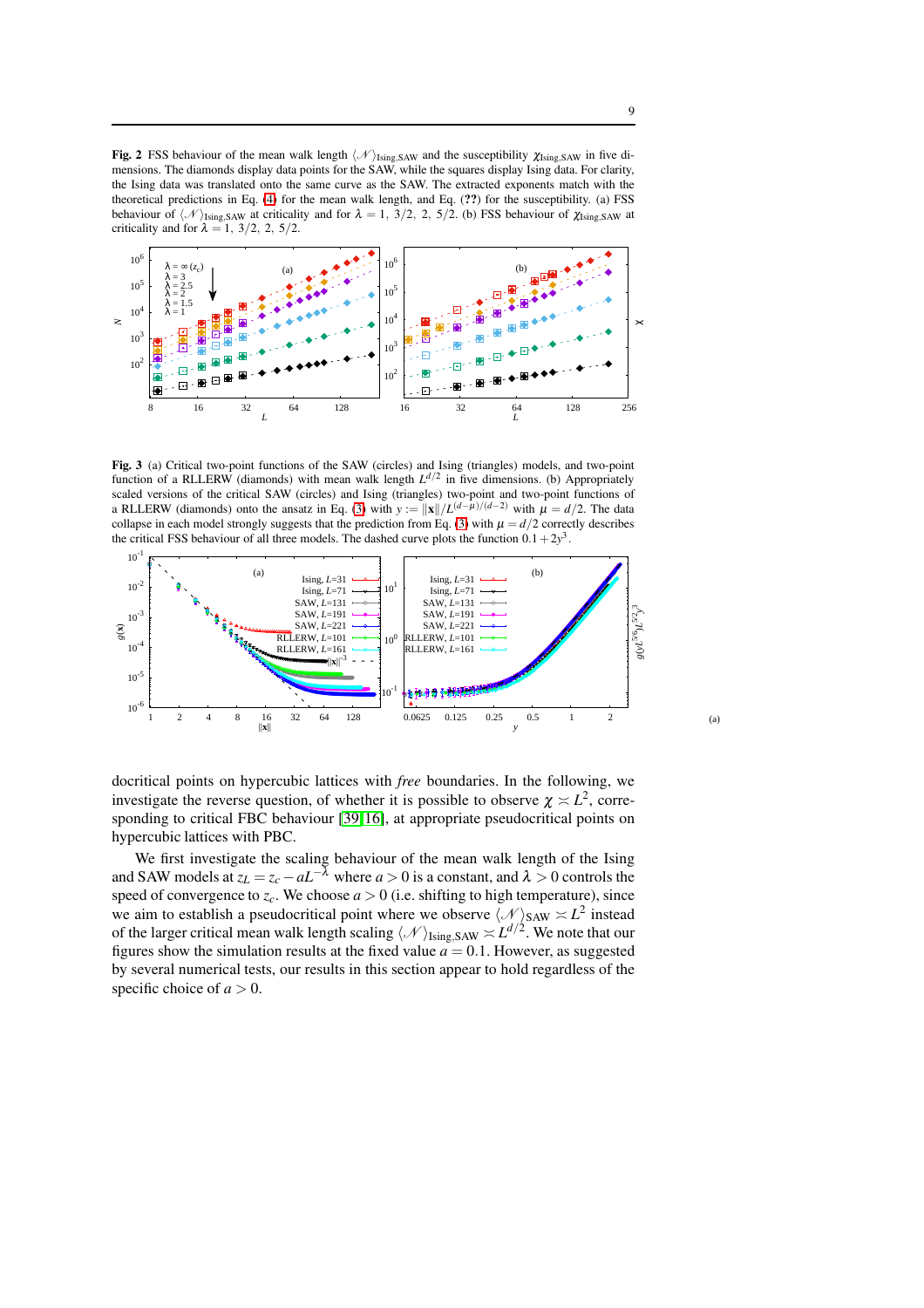|                 | Ising   | $\chi_{\text{Ising}}$ | $\rangle$ SAW | $\chi$ SAW |
|-----------------|---------|-----------------------|---------------|------------|
| $z_c$           | 2.45(7) | 2.51(2)               | 2.50(1)       | 2.50(1)    |
| $\lambda = 1$   | 1.00(1) | 1.00(1)               | 0.998(2)      | 1.005(6)   |
| $\lambda = 3/2$ | 1.53(5) | 1.51(2)               | 1.499(2)      | 1.503(5)   |
| $\lambda = 2$   | 2.01(9) | 2.05(7)               | 2.01(1)       | 2.00(1)    |
| $\lambda = 5/2$ | 2.50(5) | 2.5(2)                | 2.46(4)       | 2.46(5)    |
| $\lambda = 3$   | 2.51(2) | 2.5(2)                | 2.5(1)        | 2.51(2)    |

<span id="page-9-0"></span>**Table 1** Estimated exponent values for the mean walk length  $\langle N \rangle_{\text{Isine,SAW}}$  and susceptibility  $\chi_{\text{Isine,SAW}}$ for the SAW and Ising models.

Figure [2](#page-8-0) (a) confirms the scaling of the mean walk length of the SAW and Ising models at  $z_L(\lambda)$ , conjectured in Eq. [\(4\)](#page-2-0) on the basis of the complete graph SAW calculation [\[26,](#page-20-0)[25\]](#page-19-24), for  $\lambda = 1$ ,  $3/2$ ,  $2$ ,  $5/2$ , 3. For the SAW, our fits lead to the exponent values 0.998(2) for  $\lambda = 1$  by discarding  $L < 81$ , 1.499(2) for  $\lambda = 3/2$  by discarding  $L < 41$ , 2.01(1) for  $\lambda = 2$  by discarding  $L < 31$ , 2.46(4) for  $\lambda = 5/2$  by discarding  $L < 41$ , and 2.51(2) for  $\lambda = 3$  by discarding  $L < 17$ . For the Ising model, our fits lead to the exponent values 1.00(1) for  $\lambda = 1$  by discarding  $L < 5$ , 1.53(5) for  $\lambda = 3/2$  by discarding  $L < 17, 2.01(9)$  for  $\lambda = 2$  by discarding  $L < 17, 2.50(5)$ for  $\lambda = 5/2$  by discarding  $L < 9$ , and 2.5(1) for  $\lambda = 3$  by discarding  $L < 13$ .

We now numerically confirm the predicted scaling of the pseudocritical Ising and SAW two-point functions. Figure [4](#page-10-1) shows the FSS behaviour of the two-point functions of the Ising and SAW models at  $z_L(\lambda)$  for  $\lambda = 1$ , 3/2. We note the absence of a plateau for the SAW and Ising two-point functions. For  $\lambda = 2$ , the rescaled two-point functions in Fig. [5](#page-10-2) (a) show an excellent data collapse onto the ansatz in Eq. [\(5\)](#page-2-2) with  $\lambda = 2$ , corresponding to standard mean-field behaviour, as observed on hypercubic lattices with free boundaries at the infinite-volume critical point [\[39,](#page-20-13)[16\]](#page-19-15). Figure [5](#page-10-2) shows the Ising and SAW two-point functions corresponding to  $\lambda = 3$ , scaled according to Eq. [\(5\)](#page-2-2). The excellent data collapse using the critical scaling supports the conjecture that  $z_L(\lambda)$  lies in the critical window when  $\lambda > d/2$ . Moreover, we note that Figs. [4](#page-10-1) and [5](#page-10-2) also show the RLLERW two-point function with mean walk lengths  $L^{\mu}$  where  $\mu = 1, 3/2, 2, 5/2$ . Each case displays the same FSS behaviour as the corresponding two-point functions of the Ising and SAW models.

Finally, we now verify the scaling of the susceptibility. Figure [2](#page-8-0) (b) shows the scaling behaviour of the susceptibility for  $\lambda = 1, 3/2, 2, 5/2, 3$ . Our fits for the Ising susceptibility lead to exponent estimates 1.00(1) for  $\lambda = 1$  by discarding  $L < 41$ , 1.51(2) for  $\lambda = 3/2$  by discarding  $L < 31$ , 2.05(7) for  $\lambda = 2$  by discarding  $L < 31$ , 2.5(2) for  $\lambda = 5/2$  by discarding  $L < 31$ , and 2.5(2) for  $\lambda = 3$  by discarding  $L < 13$ . For SAW, our fits lead to the exponent value 1.005(6) for  $\lambda = 1$  by discarding  $L < 61$ , 1.503(5) for  $\lambda = 3/2$  by discarding  $L < 61$ , 2.00(1) for  $\lambda = 2$  by discarding  $L < 31$ , 2.46(5) for  $\lambda = 5/2$  by discarding  $L < 31$ , and 2.51(2) for  $\lambda = 3$  by discarding  $L < 17$ . We summarize these results in Table [1.](#page-9-0)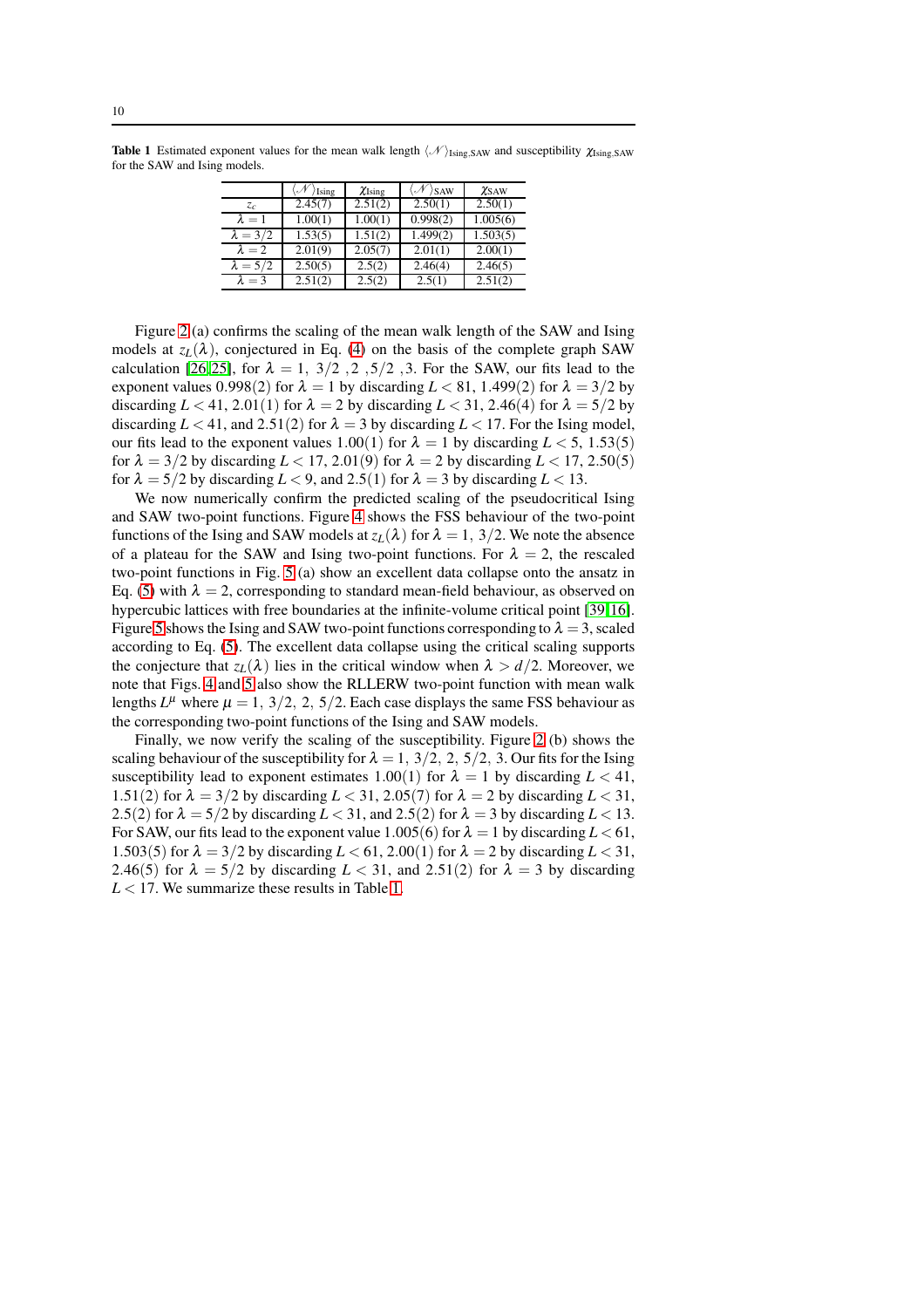<span id="page-10-1"></span>Fig. 4 (a) Pseudocritical two-point functions of the SAW (diamonds) and Ising (triangles) models for  $\lambda = 1$ , and two-point function of a RLLERW with mean walk length *L*. (b) Pseudocritical two-point functions of the SAW and Ising models for  $\lambda = 3/2$ , and two-point function of a RLLERW (circles) with mean walk length *L* 3/2 .



<span id="page-10-2"></span>Fig. 5 (a) Appropriately scaled Ising (triangles) and SAW (diamonds) two-point functions at the pseudocritical point  $z_L(\lambda = 2)$  and two-point function of a RLLERW (circles) with mean walk length  $L^2$ onto the ansatz in Eq. [\(5\)](#page-2-2) with  $y := ||x||/L$ . The data collapse in each model strongly suggests that the prediction from Eq. [\(5\)](#page-2-2) correctly describes the FSS behaviour of all three models. (b) Appropriately scaled Ising (triangles) and SAW (diamonds) two-point functions at the pseudocritical point  $z_L(\lambda = 3)$ and two-point function of a RLLERW (circles) with mean walk length  $L^{5/2}$  onto the ansatz in Eq. [\(5\)](#page-2-2) with  $y := ||x||/L^{(d/[2(d-2)]})$ . The data collapse of all three models supports the conjecture that *z<sub>L</sub>*( $\lambda$ ) lies in the critical window when  $\lambda \ge d/2$ .



## <span id="page-10-0"></span>5 Proof of Theorem [3.1](#page-4-0)

For integer  $n \geq 1$ , let

$$
\bar{p}_n(\mathbf{x}) := 2 \left( \frac{d}{2\pi n} \right)^{d/2} \exp\left( -\frac{\mathbf{x}^2 d}{2n} \right) , \ \forall \ \mathbf{x} \in \mathbb{Z}^d. \tag{17}
$$

The main technical result needed to prove Theorem [3.1](#page-4-0) is the following proposition. Its proof is presented in Section [6.](#page-13-0)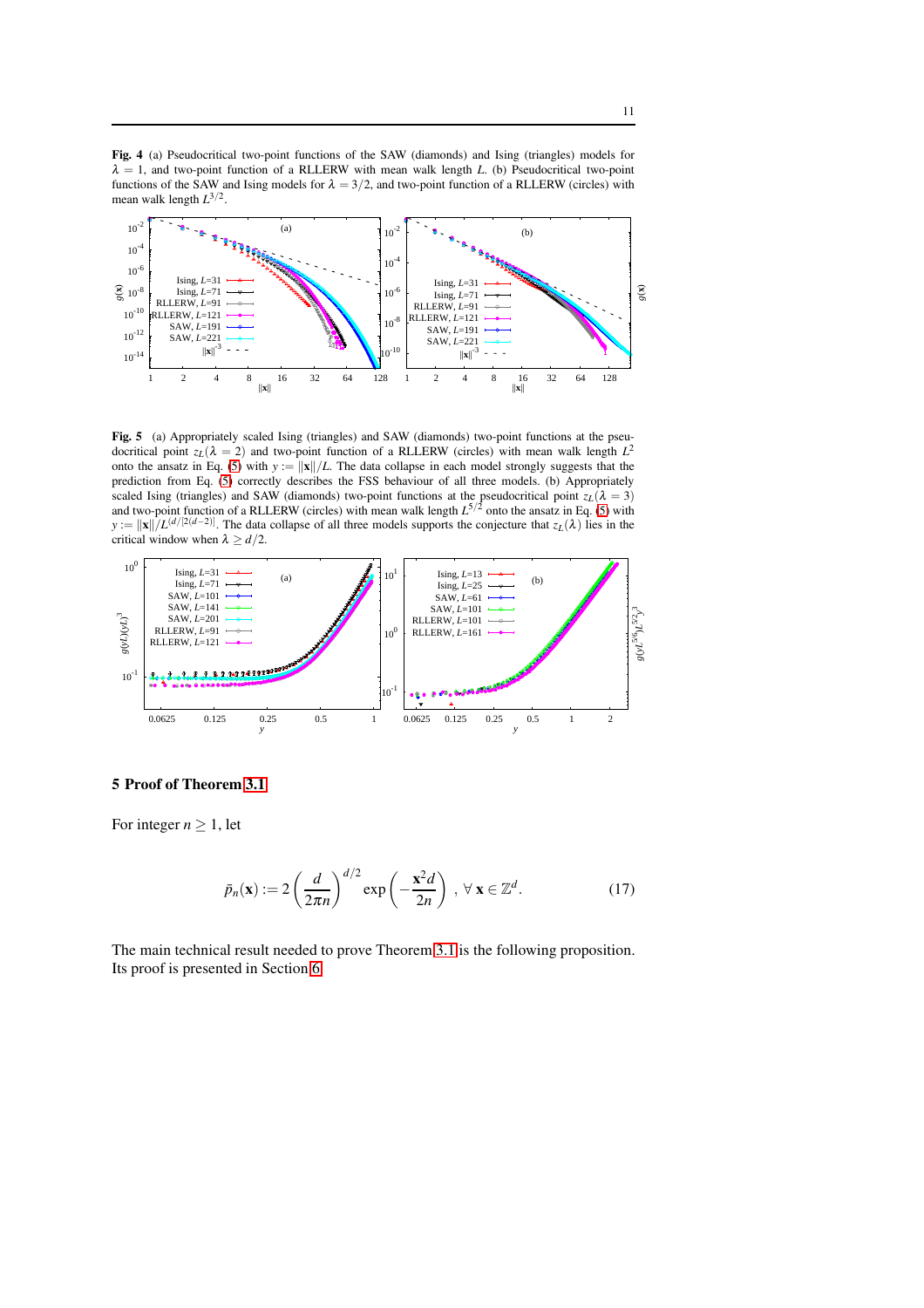<span id="page-11-0"></span>**Proposition 5.1.** *Fix d*  $\in$  N *with d*  $\geq$  3*, and*  $\epsilon$   $\in$   $(0,2)$ *. Let*  $(\mathcal{N}_L)_{L \in \mathbb{Z}_>}$  *be a sequence of*  $\mathbb{N}\text{-}$ valued random variables. Then for all  $\mathbf{x} \in \mathbb{T}^d_L$ , as  $L \to \infty$  we have

$$
g_{\text{RLRW},{\mathbb{T}}^d_L}(\mathbf{x}) = g_{\text{RLRW},{\mathbb{Z}}^d}(\mathbf{x}) + \frac{1}{2} \sum_{\mathbf{z} \in {\mathbb{Z}}^d \backslash \mathbf{0}} \sum_{n=1}^{\infty} \bar{p}_n(\mathbf{x} + \mathbf{z}L) {\mathbb{P}}({\mathcal{N}} \geq n) + O\left(\frac{{\mathbb{E}}({\mathcal{N}}_L)}{L^{d+2-\varepsilon}}\right).
$$

In addition to Proposition [5.1,](#page-11-0) we will also make use of the following lemmas, whose proofs are also presented in Section [6.1.](#page-17-0)

<span id="page-11-1"></span>**Lemma 5.2.** Let L and d be positive integers. For all  $\mathbf{z} \in \mathbb{Z}^d \setminus \mathbf{0}$  and all  $\mathbf{x} \in \mathbb{T}_L^d$ 

$$
\frac{1}{2} ||\mathbf{z}|| L \le ||\mathbf{x} + \mathbf{z}L|| \le 2d ||\mathbf{z}|| L
$$

<span id="page-11-2"></span>**Lemma 5.3.** *Fix integer*  $d \geq 1$ *. There exist constants*  $c, c' \in (0, \infty)$  *depending only on d, such that for all*  $a > 0$ *,* 

$$
c'(d)a^{-d/2} \int_{\sqrt{a}}^{\infty} e^{-ds^2} s^{d-1} ds \le \sum_{\mathbf{z} \in \mathbb{Z}^d \setminus \mathbf{0}} e^{-a||\mathbf{z}||^2} \le c(d)a^{-d/2}
$$

<span id="page-11-5"></span>**Lemma 5.4.** *Fix integer*  $d \geq 1$ *. Let*  $a > 0$  *be a sequence. Then,* 

$$
\left[\sqrt{\pi/a}\mathrm{erfc}(\sqrt{a})\right]^d - 1 \le \sum_{\mathbf{z}\in\mathbb{Z}^d\backslash\mathbf{0}} \mathrm{e}^{-a\mathbf{z}^2} \le (\pi/a)^{d/2} \left(1 + \sqrt{a/\pi}\right)^d
$$

Equipped with the above, we now prove Theorem [3.1.](#page-4-0)

# 5.1 Proof of Theorem [3.1](#page-4-0)

Let  $L \in \mathbb{Z}_>$  and  $\mathbf{x}_L \in \mathbb{T}_L^d$ . In light of Proposition [5.1,](#page-11-0) the task of proving Theorem [3.1](#page-4-0) amounts to studying the  $L \rightarrow \infty$  asymptotics of

$$
A(\mathbf{x}_L,L):=\frac{1}{2}\sum_{\mathbf{z}\in\mathbb{Z}^d\backslash\mathbf{0}}\sum_{n=1}^\infty \bar{p}_n(\mathbf{x}_L+\mathbf{z}L)\mathbb{P}(\mathcal{N}_L\geq n).
$$

To this end, for  $\beta \in (0, \infty)$ , let

$$
B(\beta, L) := \sum_{\mathbf{z} \in \mathbb{Z}^d \setminus \mathbf{0}} \sum_{n=1}^{\infty} n^{-d/2} e^{-\beta (\mathbf{z} L)^2 / n} \mathbb{P}(\mathcal{N}_L \ge n) \,. \tag{18}
$$

It follows from Lemma [5.2](#page-11-1) that

<span id="page-11-3"></span>
$$
\left(\frac{d}{2\pi}\right)^{d/2} B(2d^3, L) \le A(\mathbf{x}_L, L) \le \left(\frac{d}{2\pi}\right)^{d/2} B(d/8, L),\tag{19}
$$

and Lemma [5.3](#page-11-2) then implies there exists  $c_1(d) \in (0, \infty)$  such that

<span id="page-11-4"></span>
$$
A(\mathbf{x}_L, L) \le c_1(d)L^{-d} \sum_{n=1}^{\infty} \mathbb{P}(\mathcal{N}_L \ge n) \le c(d) \mathbb{E}(\mathcal{N}_L) L^{-d} . \tag{20}
$$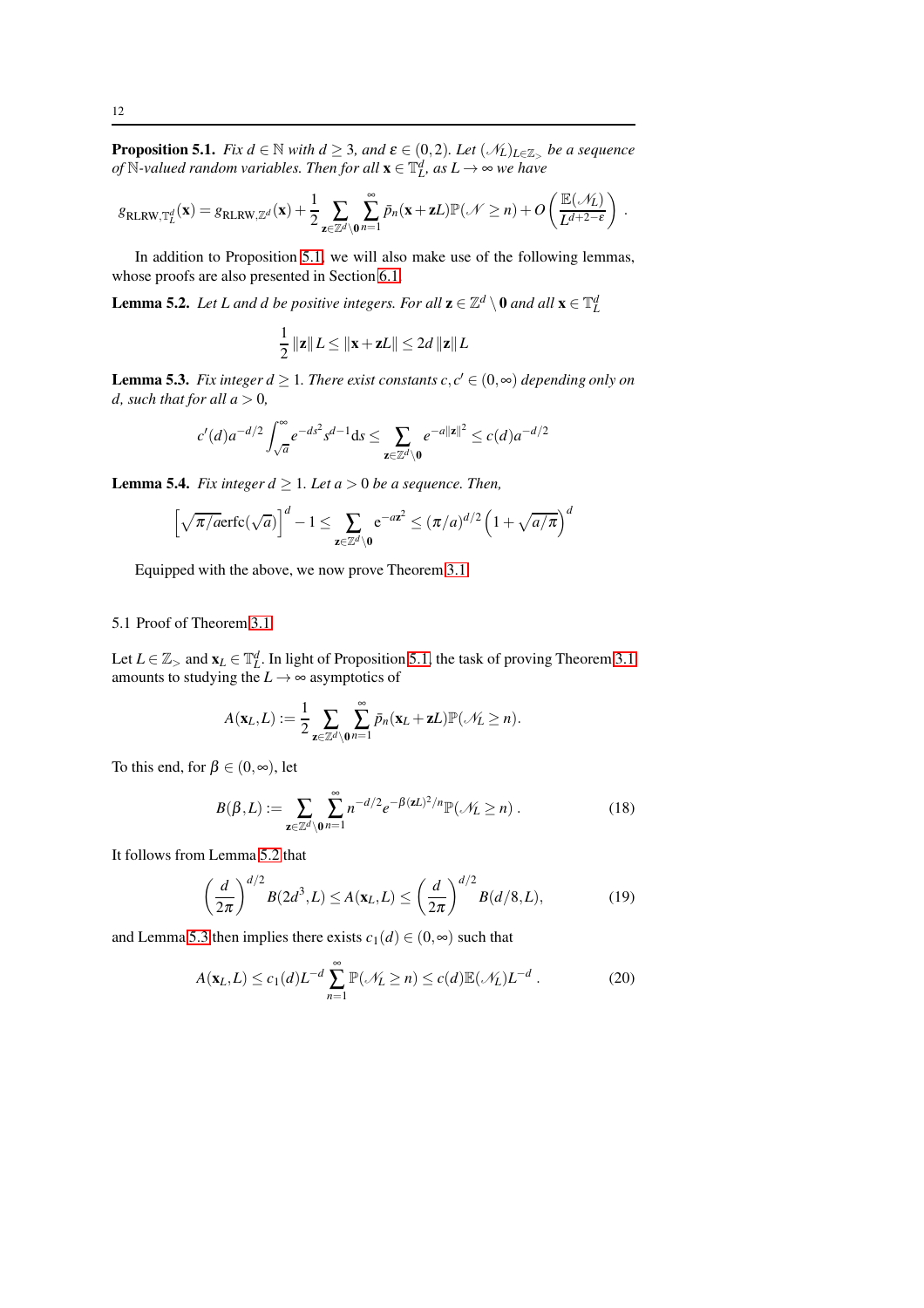This establishes Part [\(i\).](#page-4-1)

Now suppose  $\mathbb{E}(\mathcal{N}_L) \ge \gamma L^2$  with  $\gamma \in (0, \infty)$ , and let  $a > 0$ . It follows from Lemma [5.3](#page-11-2) that for  $\beta > 0$  we have

$$
B(\beta, L) \geq \sum_{\mathbf{z} \neq 0} \sum_{n=\lfloor aL^2 \rfloor + 1}^{\infty} n^{-d/2} e^{-\beta (\mathbf{z}L)^2/n} \mathbb{P}(\mathcal{N}_L \geq n)
$$
  
\n
$$
\geq c_2(a, \beta, d)L^{-d} \sum_{n=\lfloor aL^2 \rfloor + 1}^{\infty} \mathbb{P}(\mathcal{N}_L \geq n)
$$
  
\n
$$
= c_2(a, \beta, d)L^{-d} \left( \mathbb{E}(\mathcal{N}_L) - \sum_{n=1}^{\lfloor aL^2 \rfloor} \mathbb{P}(\mathcal{N}_L \geq n) \right)
$$
  
\n
$$
\geq c_2(a, \beta, d) \left( 1 - \frac{a}{\gamma} \right) \frac{\mathbb{E}(\mathcal{N}_L)}{L^2}
$$

where  $c_2(a, \beta, d) \in (0, \infty)$ . Choosing  $a = \gamma/2$  and  $\beta = 2d^3$  then implies, via [\(19\)](#page-11-3), that there exists  $c_3(d, \gamma) \in (0, \infty)$  such that

$$
A(\mathbf{x},L) \ge c_3(d,\gamma) \frac{\mathbb{E}(\mathcal{N}_L)}{L^2}.
$$

Together with [\(20\)](#page-11-4), this establishes Part [\(ii\).](#page-4-3)

We now focus on the case  $\mathbb{E}(\mathcal{N}_L) = \omega(L^2)$ . Let  $a_L$  be a divergent sequence. We split the summation over *n* in  $B(\beta, L)$  into two parts. Let  $B_1(\beta, L)$  denote the summation from  $\lfloor L^2 a_L \rfloor$  to  $\infty$ . Then, by Lemma [5.4,](#page-11-5) there exists a constant  $\alpha(\beta, d) \in (0, \infty)$ such that

$$
B_1(\beta, L) = \sum_{\mathbf{z} \in \mathbb{Z}^d \setminus \mathbf{0}} \sum_{n=\lfloor L^2 a_L \rfloor}^{\infty} n^{-d/2} e^{-\beta (\mathbf{z} L)^2/n} \mathbb{P}(\mathcal{N}_L \ge n)
$$
  
 
$$
\le (\pi/\beta)^{d/2} L^{-d} \left[1 + \alpha(\beta, d)/a_L\right] \sum_{n=\lfloor L^2 a_L \rfloor}^{\infty} \mathbb{P}(\mathcal{N}_L \ge n)
$$

and

$$
B_1(\beta, L) \geq L^{-d} \left[ \sqrt{\pi/\beta} \text{erfc}\left(\sqrt{\beta L^2/(\lfloor L^2 a_L \rfloor)}\right) \right]^d \sum_{n=\lfloor L^2 a_L \rfloor}^{\infty} \mathbb{P}(\mathcal{N}_L \geq n) - \sum_{n=\lfloor L^2 a_L \rfloor}^{\infty} n^{-d/2} \mathbb{P}(\mathcal{N}_L \geq n)
$$

Choose  $a_L L^2 = o(\mathbb{E}(\mathcal{N}_L))$ . The summation  $\sum_{n=\lfloor L^2 a_L \rfloor}^{\infty} \mathbb{P}(\mathcal{N}_L \ge n) \sim \mathbb{E}(\mathcal{N}_L)$ , since

$$
\sum_{n=\lfloor L^2 a_L \rfloor}^{\infty} \mathbb{P}(\mathcal{N}_L \ge n) = \sum_{n=0}^{\infty} \mathbb{P}(\mathcal{N}_L \ge n) - \sum_{n=0}^{\lfloor L^2 a_L \rfloor - 1} \mathbb{P}(\mathcal{N}_L \ge n) \sim \mathbb{E}(\mathcal{N}_L)
$$
(21)

Moreover,

$$
\sum_{n=\lfloor L^2 a_L \rfloor}^{\infty} n^{-d/2} \mathbb{P}(\mathcal{N}_L \ge n) \le \sum_{n=L^2}^{\infty} n^{-d/2} \le c(d) L^{2-d} = o(\mathbb{E}(\mathcal{N}_L) L^{-d})
$$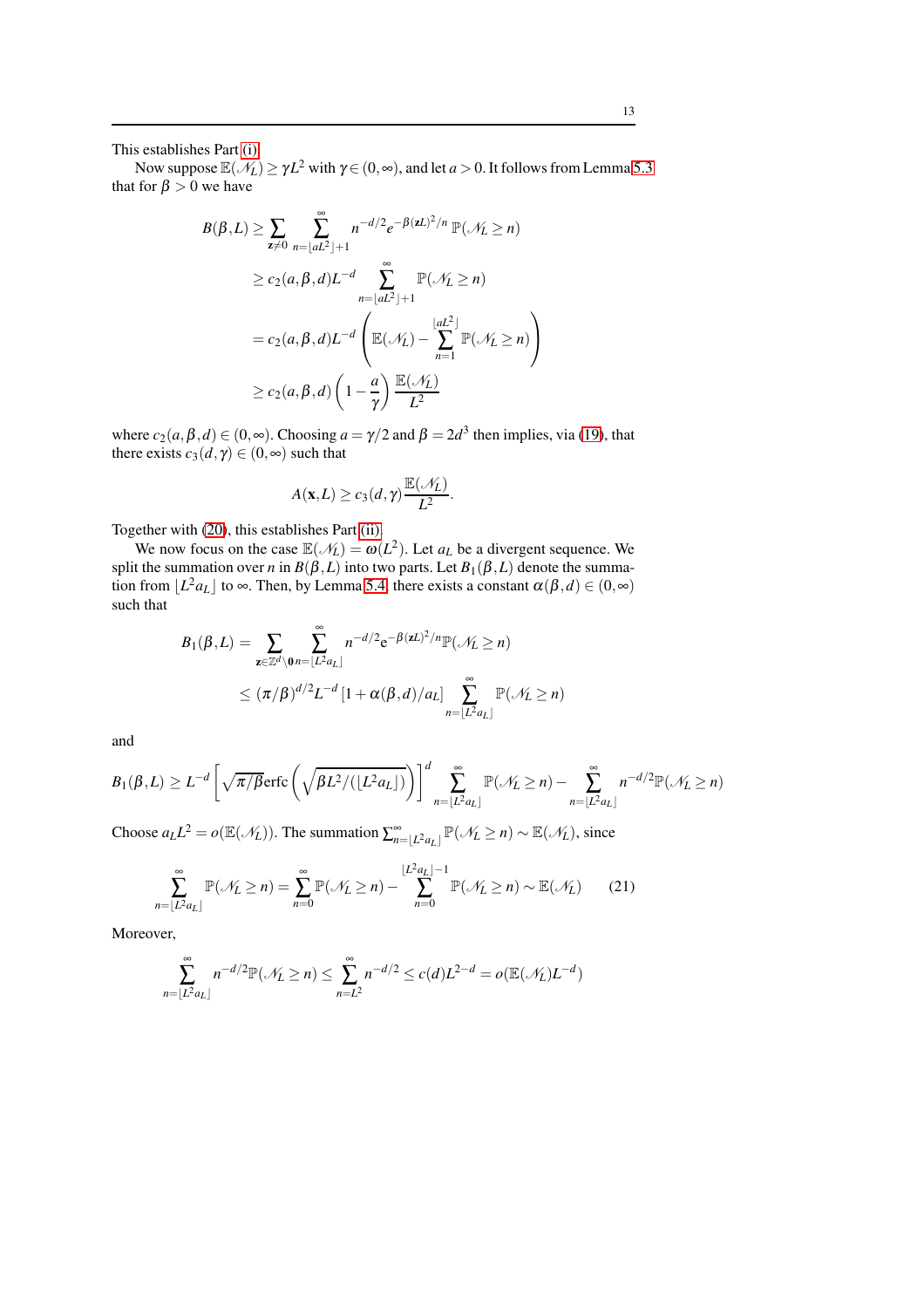and the function erfc( $x$ )  $\rightarrow$  1 as  $x \rightarrow 0$ . Combining the above four equations leads to

$$
B_1(\beta, L) \sim (\pi/\beta)^{d/2} \mathbb{E}(\mathcal{N}_L) L^{-d}
$$
 (22)

Denote  $B_2(\beta, L)$  the summation from 1 to  $\lfloor L^2 a_L \rfloor - 1$ . Then, using Lemma [5.3,](#page-11-2)

$$
B_2(\beta, L) = \sum_{\mathbf{z} \in \mathbb{Z}^d \setminus \mathbf{0}} \sum_{n=1}^{\lfloor L^2 a_L \rfloor - 1} n^{-d/2} e^{-\beta (\mathbf{z} L)^2 / n} \mathbb{P}(\mathcal{N}_L \ge n)
$$
  
 
$$
\le c(\beta, d) L^{-d} \sum_{n=1}^{\lfloor L^2 a_L \rfloor - 1} \mathbb{P}(\mathcal{N}_L \ge n) \le c(\beta, d) a_L L^{2-d} , \qquad (23)
$$

with some  $c(\beta, d) \in (0, \infty)$ . Since  $B_2(\beta, L) = o(\mathbb{E}(\mathcal{N}_L)L^{-d})$ , it follows that  $B(\beta, L) \sim$  $(\pi/\beta)^{d/2}L^{-d}\mathbb{E}(\mathcal{N}_L)$ . So, if  $\mathbb{E}(\mathcal{N}_L) = \omega(L^2)$ , then by Eq. [\(19\)](#page-11-3), we have  $A(\mathbf{x}_L,L) \approx$  $L^{-d} \mathbb{E}(\mathscr{N}_L)$ .

Moreover, write

$$
(\mathbf{x}_L + \mathbf{z}L)^2 = (\|\mathbf{z}\|L)^2 \left(1 + \frac{2\mathbf{x}_L \mathbf{z}}{\|\mathbf{z}\|^2 L} + \frac{\|\mathbf{x}_L\|^2}{\|\mathbf{z}\|^2 L^2}\right).
$$
 (24)

If  $\|\mathbf{x}\| = o(L)$ , then there exists constants  $b_1$  and  $b_2$  such that,

$$
(\|\mathbf{z}\|L)^2(1+b_1/L) \le (\mathbf{x}_L + \mathbf{z}L)^2 \le (\|\mathbf{z}\|L)^2(1+b_2/L)
$$

It follows that

$$
\sum_{\mathbf{z}\in\mathbb{Z}^d\backslash\mathbf{0}}e^{-d(\mathbf{z}L)^2(1+b_2/L)/(2n)} \leq \sum_{\mathbf{z}\in\mathbb{Z}^d\backslash\mathbf{0}}e^{-(\mathbf{x}_L+\mathbf{z}L)^2d/(2n)} \leq \sum_{\mathbf{z}\in\mathbb{Z}^d\backslash\mathbf{0}}e^{-d(\mathbf{z}L)^2(1+b_1/L)/(2n)}\tag{25}
$$

We generalize the definition of  $B(\beta, L)$  to  $B(\beta_L, L)$  with  $\beta_L \rightarrow \beta$  as  $L \rightarrow \infty$ . Then,

$$
\left(\frac{d}{2\pi}\right)^{d/2} B\left(\frac{d}{2}(1+b_2/L), L\right) \le A(\mathbf{x}_L, L) \le \left(\frac{d}{2\pi}\right)^{d/2} B\left(\frac{d}{2}(1+b_1/L), L\right) \tag{26}
$$

It can be verified that  $B(\beta_L, L) \sim B(\beta, L) \sim (\pi/\beta)^{d/2} L^{-d} \mathbb{E}(\mathcal{N}_L)$ , and thus

$$
A(\mathbf{x}_L, L) \sim L^{-d} \mathbb{E}(\mathcal{N}_L) \,. \tag{27}
$$

This establishes Part [\(\(iii\)\)](#page-4-2).

#### <span id="page-13-0"></span>6 Proof of Proposition [5.1](#page-11-0)

In order to prove Proposition [5.1,](#page-11-0) we make use of the following lemma, proved at the end of this section.

<span id="page-13-1"></span>**Lemma 6.1.** Let n be a positive integer and let  $y \in \mathbb{Z}^d$ . Then

$$
|\bar{p}_n(\mathbf{y}) - \bar{p}_{n+1}(\mathbf{y})| \le \left(\frac{d}{2\pi}\right)^{d/2} (d+2) n^{-1-d/2}
$$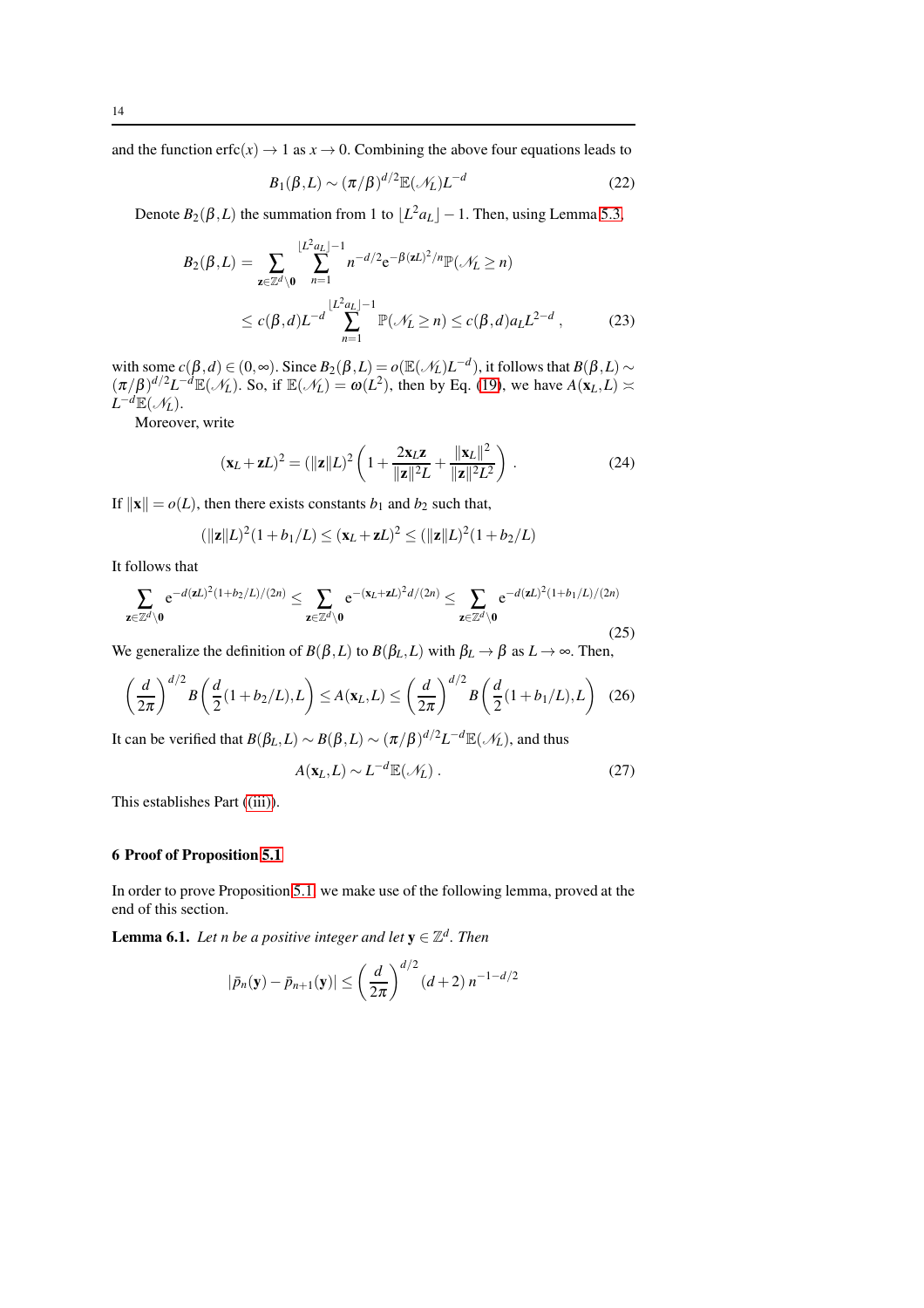*Proof of Prop.* [5.1.](#page-11-0) Let  $(S_n)_{n \in \mathbb{N}}$  denote a simple random walk on the infinite lattice  $\mathbb{Z}^d$ , starting from the origin. For *n*  $\in \mathbb{N}$  and  $\mathbf{x} \in \mathbb{Z}^d$ , let

$$
p_n(\mathbf{x}) := \mathbb{P}(S_n = \mathbf{x}).
$$

We write  $n \leftrightarrow x$  if  $n + ||x||_1$  is even, otherwise  $n \leftrightarrow x$ , and note that  $p_n(x)$  is 0 whenever  $n \leftrightarrow$ **x**.

The natural bijection between walks on  $\mathbb{Z}^d$  and  $\mathbb{T}^d_L$  implies that, for any  $\mathbf{x} \in \mathbb{T}^d_L$ , we have

$$
\mathbb{P}(R_n=\mathbf{x})=\sum_{\mathbf{z}\in\mathbb{Z}^d}p_n(\mathbf{x}+\mathbf{z}L)
$$

Let  $\mathcal N$  be an integer-valued random variable. The two-point function corresponding to N and  $(R_n)_{n \in \mathbb{N}}$ , as defined in Eq. [\(8\)](#page-3-1), can then be written as

$$
g_{RLRW, \mathbb{T}_L^d}(\mathbf{x}) = \mathbb{E} \sum_{n=0}^{\infty} \mathbb{1}(\mathcal{N} \ge n) \mathbb{1}(R_n = \mathbf{x})
$$
  
= 
$$
\sum_{\mathbf{z} \in \mathbb{Z}^d} \sum_{n=0}^{\infty} p_n(\mathbf{x} + \mathbf{z}L) \mathbb{P}(\mathcal{N} \ge n)
$$
  
= 
$$
g_{RLRW, \mathbb{Z}^d}(\mathbf{x}) + \sum_{\mathbf{z} \in \mathbb{Z}^d \setminus \mathbf{0}} \sum_{n=1}^{\infty} p_n(\mathbf{x} + \mathbf{z}L) \mathbb{P}(\mathcal{N} \ge n)
$$
(28)

where the last step uses the fact that  $p_0(x + zL) = 0$  for all  $z \neq 0$ . Rearranging, we obtain

<span id="page-14-1"></span>
$$
g_{\text{RLRW,T}_L^d}(\mathbf{x}) = g_{\text{RLRW,Z}^d}(\mathbf{x}) + \sum_{\mathbf{z} \in \mathbb{Z}^d \setminus \mathbf{0}} \sum_{n=1}^{\infty} \frac{\bar{p}_n(\mathbf{x} + \mathbf{z}L)}{2} \mathbb{P}(\mathcal{N} \ge n) + E_1(\mathbf{x}) + E_2(\mathbf{x})
$$
\n(29)

where

$$
E_1(\mathbf{x}) := \sum_{z \in \mathbb{Z}^d \setminus \mathbf{0}} \sum_{n=1}^{\infty} \mathbb{P}(\mathcal{N} \ge n) \frac{\bar{p}_n(\mathbf{x} + \mathbf{z}L)}{2} [\mathbb{1}(n \leftrightarrow \mathbf{x} + \mathbf{z}L) - \mathbb{1}(n \leftrightarrow \mathbf{x} + \mathbf{z}L)] \quad (30)
$$

$$
E_2(\mathbf{x}) := \sum_{z \in \mathbb{Z}^d \setminus \mathbf{0}} \sum_{n=1}^{\infty} \mathbb{P}(\mathcal{N} \ge n) [p_n(\mathbf{x} + \mathbf{z}L) - \bar{p}_n(\mathbf{x} + \mathbf{z}L)] \mathbb{1}(n \leftrightarrow \mathbf{x} + \mathbf{z}L)
$$
(31)

It therefore remains only to bound  $E_1(\mathbf{x})$  and  $E_2(\mathbf{x})$ .

First consider  $E_1(\mathbf{x})$ . To this end, define  $G(\mathbf{y}) : \mathbb{Z}^d \to \mathbb{R}$  by

<span id="page-14-0"></span>
$$
G(\mathbf{y}) := \sum_{n=1}^{\infty} \bar{p}_n(\mathbf{y}) \mathbb{P}(\mathcal{N} \ge n) \mathbb{1}(n \leftrightarrow \mathbf{y}) - \sum_{n=1}^{\infty} \bar{p}_n(\mathbf{y}) \mathbb{P}(\mathcal{N} \ge n) \mathbb{1}(n \leftrightarrow \mathbf{y}). \quad (32)
$$

Since  $\mathbb{1}(\mathbf{y} \nleftrightarrow n) = \mathbb{1}(\mathbf{y} \leftrightarrow n \pm 1)$ , for any  $\mathbf{y} \in \mathbb{Z}^d$ , changing variables via  $n \to n-1$  in the first sum in [\(32\)](#page-14-0) yields

$$
G(\mathbf{y}) \leq \bar{p}_1(\mathbf{y}) + \sum_{n=1}^{\infty} |\bar{p}_{n+1}(\mathbf{y}) - \bar{p}_n(\mathbf{y})|,
$$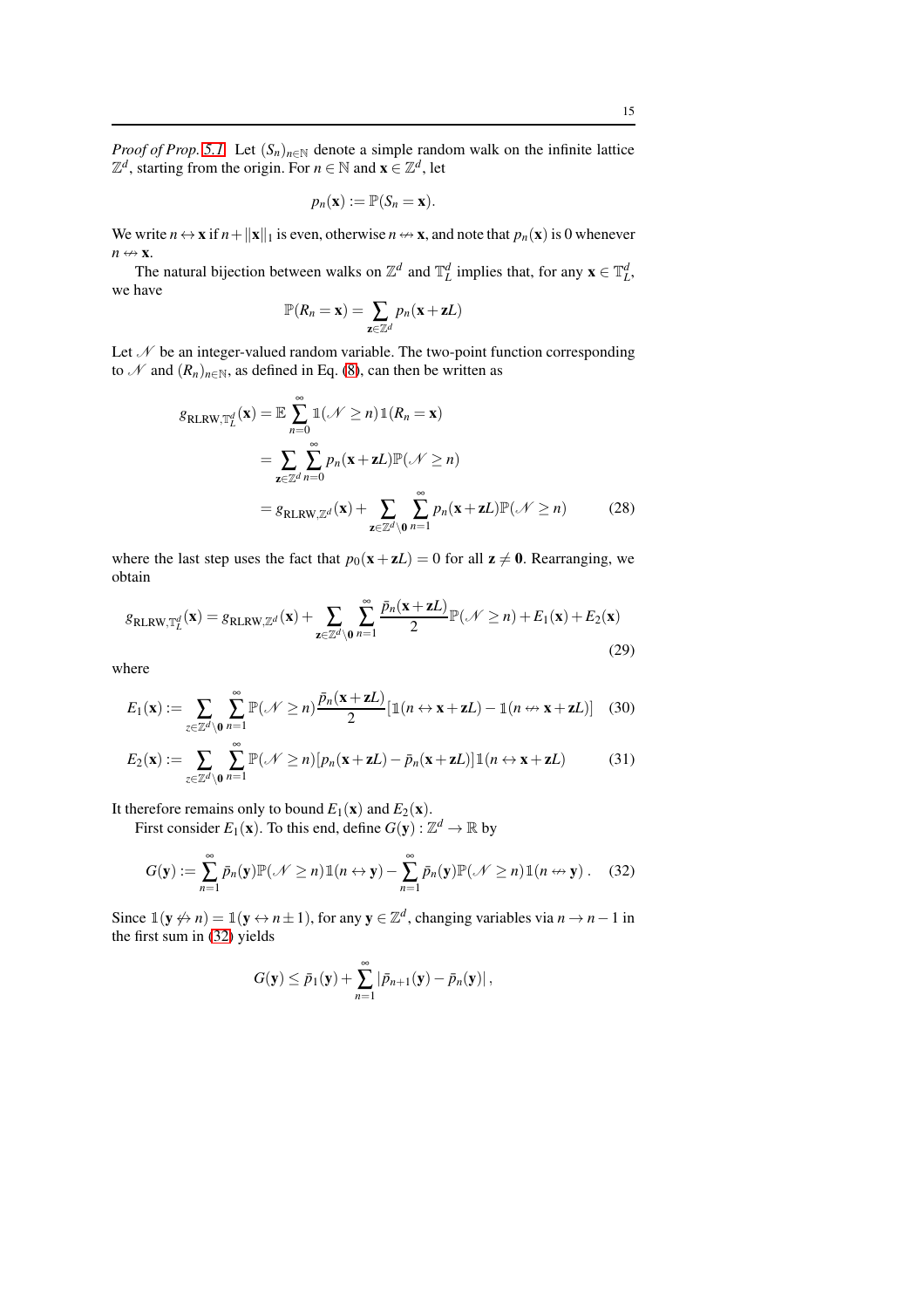while changing variables in the second sum yields

<span id="page-15-0"></span>
$$
G(\mathbf{y}) \geq -\left(\bar{p}_1(\mathbf{y}) + \sum_{n=1}^{\infty} |\bar{p}_{n+1}(\mathbf{y}) - \bar{p}_n(\mathbf{y})|\right).
$$

It then follows that

$$
|E_1(\mathbf{x}, L)| \leq \frac{1}{2} \sum_{\mathbf{z} \in \mathbb{Z}^d \setminus \mathbf{0}} \left( \bar{p}_1(\mathbf{x} + \mathbf{z}L) + \sum_{n=1}^{\infty} |\bar{p}_n(\mathbf{x} + \mathbf{z}L) - \bar{p}_{n+1}(\mathbf{x} + \mathbf{z}L)| \right)
$$
(33)

Now fix  $\delta \in (0,2)$ . It follows from Lemma [5.2](#page-11-1) that if  $\mathbf{z} \in \mathbb{Z}^d \setminus \mathbf{0}$  and  $1 \le n \le 1$  $\lceil ||zL||^{2-\delta} \rceil$  then for all  $1 \le j \le n+1$  we have

<span id="page-15-5"></span><span id="page-15-4"></span><span id="page-15-1"></span>
$$
\bar{p}_j(\mathbf{x} + \mathbf{z}L) \le c_1(d) e^{-\beta_1(d)L^{\delta} ||\mathbf{z}||^{\delta}}
$$
\n(34)

with  $c_1(d)$ ,  $\beta_1(d) \in (0, \infty)$ . But, for any  $\beta > 0$ , we have

$$
\sum_{\mathbf{z}\in\mathbb{Z}^d\setminus\mathbf{0}} e^{-\beta L^\delta \|\mathbf{z}\|^\delta} \le \left(2d + e^{\beta} \sum_{\substack{\mathbf{z}\in\mathbb{Z}^d\\ \|\mathbf{z}\|>1}} e^{-\beta \|\mathbf{z}\|^\delta} \right) e^{-\beta L^\delta} \tag{35}
$$

It follows that there exist constants  $c_2(d,\delta), \beta_2(d) \in (0,\infty)$  such that

$$
\sum_{\mathbf{z}\in\mathbb{Z}^d\setminus\mathbf{0}}\left(\bar{p}_1(\mathbf{x}+\mathbf{z}L)+\sum_{n=1}^{\lceil||\mathbf{z}L||^{2-\delta}\rceil}|\bar{p}_n(\mathbf{x}+\mathbf{z}L)-\bar{p}_{n+1}(\mathbf{x}+\mathbf{z}L)|\right)\leq c_2(d,\delta)e^{-\beta_2(d)L^{\delta}}.\tag{36}
$$

To bound the remaining terms on the right hand side of [\(33\)](#page-15-0) we apply Lemma [6.1,](#page-13-1) which implies

$$
\sum_{\mathbf{z}\in\mathbb{Z}^d\backslash\mathbf{0}}\sum_{n=\lfloor\|\mathbf{z}L\|^2-\delta\rfloor+1}^{\infty}| \bar{p}_n(\mathbf{x}+\mathbf{z}L)-\bar{p}_{n+1}(\mathbf{x}+\mathbf{z}L)|\mathbb{P}(\mathcal{N}\geq n)
$$
\n
$$
\leq c_3(d)\sum_{\mathbf{z}\in\mathbb{Z}^d\backslash\mathbf{0}}\sum_{n=\lceil\|\mathbf{z}L\|^2-\delta\rceil+1}^{\infty}n^{-d/2-1}\mathbb{P}(\mathcal{N}\geq n). \quad (37)
$$

with  $c_3(d) \in (0, \infty)$ . But Markov's inequality implies

<span id="page-15-3"></span><span id="page-15-2"></span>
$$
\sum_{\mathbf{z}\in\mathbb{Z}^d\backslash\mathbf{0}}\sum_{n=\lceil ||\mathbf{z}L||^{2-\delta}\rceil+1}^{\infty} \frac{1}{n^{d/2+1}}\mathbb{P}(\mathcal{N}\geq n) \leq \mathbb{E}(\mathcal{N}_L) \sum_{\mathbf{z}\in\mathbb{Z}^d\backslash\mathbf{0}}\sum_{n=\lceil ||\mathbf{z}L||^{2-\delta}\rceil+1}^{\infty} \frac{1}{n^{d/2+2}} \n\leq \mathbb{E}(\mathcal{N}) \sum_{\mathbf{z}\in\mathbb{Z}^d\backslash\mathbf{0}}^{\infty} \sum_{n=\lceil ||\mathbf{z}||^{2-\delta}\rceil+1}^{\infty} \int_{n-1/2}^{n+1/2} (t-1/2)^{-d/2-2} \mathrm{d}t \n= \left(2/(2+d) \sum_{\mathbf{z}\in\mathbb{Z}^d\backslash\mathbf{0}}^{\infty} ||\mathbf{z}||^{-d-2+\epsilon} \right) \frac{\mathbb{E}(\mathcal{N})}{L^{d+2-\epsilon}} \n= c_4(d,\delta) \frac{\mathbb{E}(\mathcal{N})}{L^{d+2-\epsilon}},
$$
\n(38)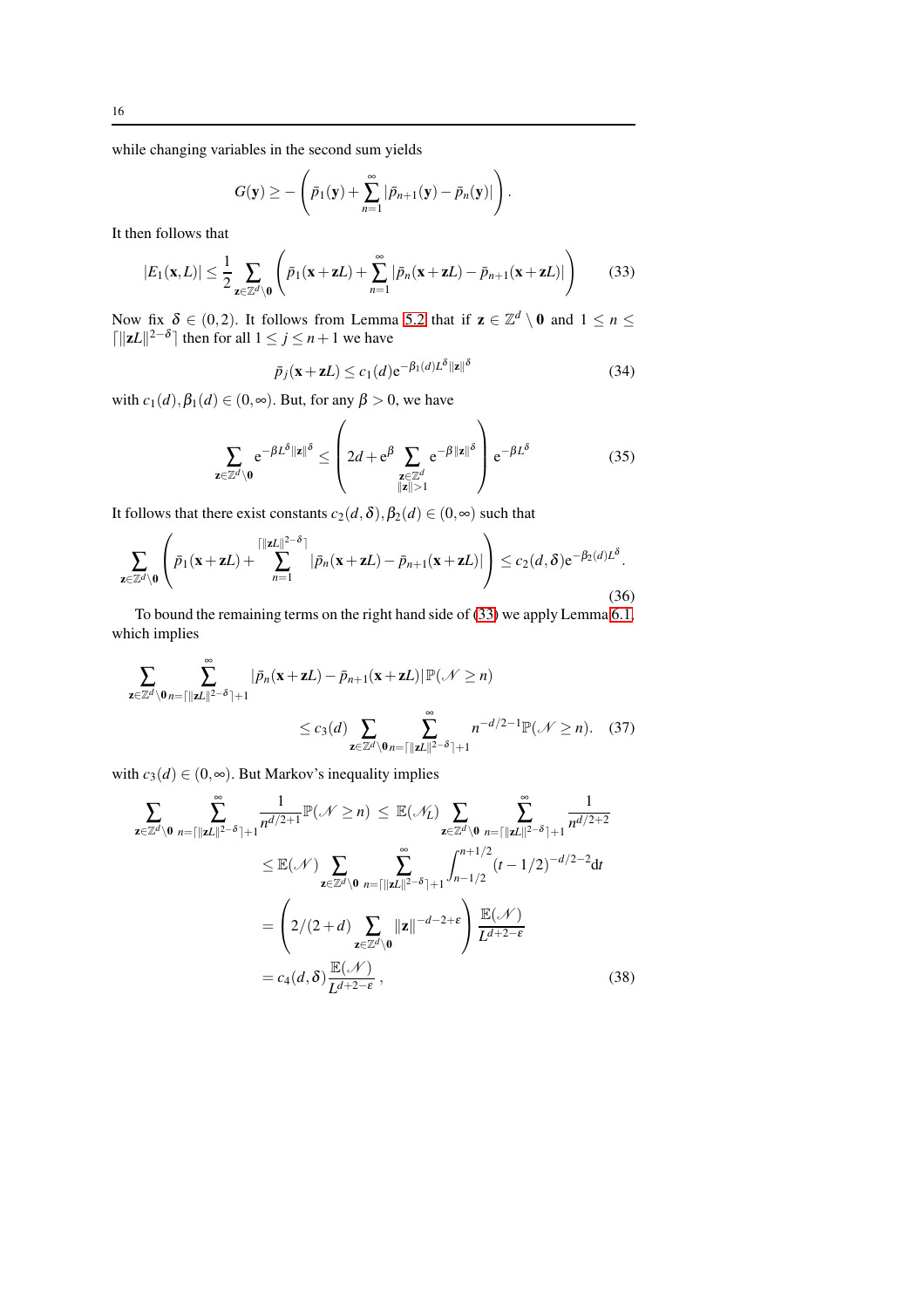where  $\varepsilon := (1 + d/2)\delta$ , and we note that  $c_4(d, \delta) \in (0, +\infty)$  whenever  $\varepsilon \in (0, 2)$ . Combining [\(36\)](#page-15-1), [\(37\)](#page-15-2) and [\(38\)](#page-15-3) yields

<span id="page-16-3"></span><span id="page-16-1"></span>
$$
|E_1(\mathbf{x})| \le a_1(d,\varepsilon) \frac{\mathbb{E}(\mathcal{N})}{L^{d+2-\varepsilon}}
$$
 (39)

with  $a_1(d, \varepsilon) \in (0, \infty)$ .

The bound for  $E_2(\mathbf{x})$  is obtained similarly, with the aid of the local central limit theorem. If  $n \le ||\mathbf{z}L||^{2-\delta}$  with  $\delta \in (0,2)$ , then combining [\[29,](#page-20-3) Proposition 2.1.2] with Lemma [5.2](#page-11-1) implies

<span id="page-16-0"></span>
$$
p_n(\mathbf{x} + \mathbf{z}L) \le \mathbb{P}\left(\max_{0 \le i \le n} |S_i| \ge ||\mathbf{x} + \mathbf{z}L||\right) \le c_4(d) e^{-\beta_3(d)||\mathbf{z}L||^\delta},\tag{40}
$$

for some  $\beta_3(d)$ ,  $c_4(d) \in (0, \infty)$ . Combining [\(34\)](#page-15-4), [\(40\)](#page-16-0) and [\(35\)](#page-15-5) then yields

$$
\sum_{\mathbf{z}\in\mathbb{Z}^d\backslash\mathbf{0}}\left|\sum_{n=1}^{\lceil|\mathbf{z}L|\rceil^{2-\delta}\rceil}|p_n(\mathbf{x}+\mathbf{z}L)-\bar{p}_n(\mathbf{x}+\mathbf{z}L)|\mathbb{P}(\mathcal{N}\geq n)\leq c_5(d,\delta)e^{-\beta_4(d)L^{\delta}}\right|.\tag{41}
$$

with  $\beta_4(d), c_5(d, \delta) \in (0, \infty)$ .

The local central limit theorem for simple random walk (see e.g. [\[28,](#page-20-2) Theorem 1.2.1]) implies there exists  $c_6(d) \in (0, +\infty)$  such that

$$
\sum_{\mathbf{z}\in\mathbb{Z}^d\backslash\mathbf{0}}\sum_{n=\lceil ||\mathbf{z}L||^{2-\varepsilon}\rceil+1}^{\infty} |p_n(\mathbf{x}+\mathbf{z}L)-\bar{p}_n(\mathbf{x}+\mathbf{z}L)||\mathbb{P}(\mathcal{N}\geq n)\mathbb{1}(n\leftrightarrow\mathbf{x}+\mathbf{z}L)
$$
\n
$$
\leq \sum_{\mathbf{z}\in\mathbb{Z}^d\backslash\mathbf{0}}\sum_{n=\lceil ||\mathbf{z}L||^{2-\varepsilon}\rceil+1}^{\infty} \frac{c_6}{n^{d/2+1}}\mathbb{P}(\mathcal{N}\geq n)
$$
\n
$$
\leq c_7(d,\varepsilon)\frac{\mathbb{E}(\mathcal{N})}{L^{d+2-\varepsilon}}
$$
\n(42)

where again  $\varepsilon = \delta(1+d/2) \in (0,2)$ , and  $c_7(d,\varepsilon) \in (0,\infty)$ , with the last step following from [\(38\)](#page-15-3). Combining [\(41\)](#page-16-1) and [\(42\)](#page-16-2) then yields

<span id="page-16-5"></span><span id="page-16-4"></span><span id="page-16-2"></span>
$$
|E_2(\mathbf{x})| \le a_2(d,\varepsilon) \frac{\mathbb{E}(\mathcal{N})}{L^{d+2-\varepsilon}}
$$
\n(43)

with  $a_2(d, \varepsilon) \in (0, \infty)$ .

Finally, if  $(\mathcal{N}_L)_{L\in\mathbb{Z}_>}$  is any sequence of N-valued random variables, then the stated result follows by combining [\(29\)](#page-14-1), [\(39\)](#page-16-3) and [\(43\)](#page-16-4).  $\blacksquare$ 

*Proof of Lemma* [6.1.](#page-13-1) Fix  $\gamma$ ,  $\lambda > 0$ . The triangle inequality implies that for any  $t > 0$ we have

$$
|t^{-\gamma}e^{-\lambda/t} - (t+1)^{-\gamma}e^{-\lambda/(t+1)}|
$$
  
\n
$$
= |t^{-\gamma}e^{-\lambda/t} - (t+1)^{-\gamma}e^{-\lambda/t} + (t+1)^{-\gamma}e^{-\lambda/t} - (t+1)^{-\gamma}e^{-\lambda/(t+1)}|
$$
  
\n
$$
\leq |t^{-\gamma} - (t+1)^{-\gamma}|e^{-\lambda/t} + (t+1)^{-\gamma}|e^{-\lambda/t} - e^{-\lambda/(t+1)}|
$$
  
\n
$$
\leq t^{-\gamma}\left(1 - \left(1 + \frac{1}{t}\right)^{-\gamma}\right) + t^{-\gamma}\left(e^{-\lambda/(t+1)} - e^{-\lambda/t}\right)
$$
(44)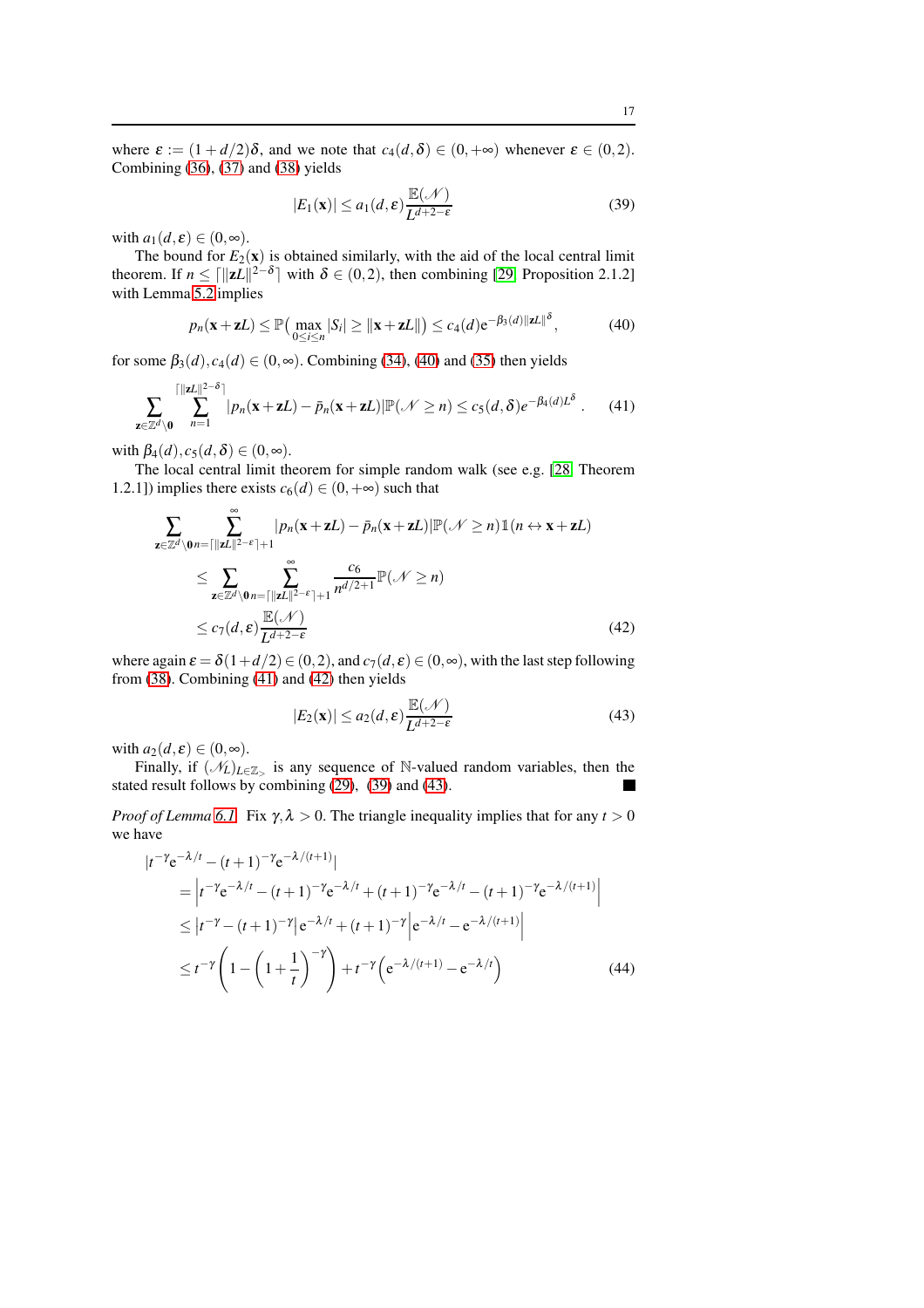Now, the mean value theorem applied to  $y \mapsto e^{-\lambda/y}$  implies there exists  $\xi \in (t, t+1)$ such that

<span id="page-17-1"></span>
$$
e^{-\lambda/(t+1)} - e^{-\lambda/t} = \frac{\lambda}{\xi^2} e^{-\lambda/\xi} \le \frac{1}{t} \frac{\lambda}{\xi} e^{-\lambda/\xi} \le \frac{1}{t}
$$
 (45)

Likewise, applying the mean value theorem to  $y \mapsto 1 - (1 + y)^{-\gamma}$  implies that for any  $x \in (0,1]$  there exists  $\xi \in (0,x)$  such that

$$
1 - (1 + x)^{-\gamma} = \gamma (1 + \xi)^{-\gamma - 1} x \le \gamma x
$$

and therefore, for any  $t > 0$ , we have

<span id="page-17-2"></span>
$$
1 - \left(1 + \frac{1}{t}\right)^{-\gamma} \le \frac{\gamma}{t} \tag{46}
$$

Applying [\(45\)](#page-17-1) and [\(46\)](#page-17-2) to [\(44\)](#page-16-5) then implies that, for any  $\lambda$ ,  $\gamma$ ,  $t > 0$  we have

$$
|t^{-\gamma}e^{-\lambda/t}-t^{-\gamma}e^{-\lambda/(t+1)}|\leq (1+\gamma)t^{-\gamma-1}
$$

and specializing to  $\gamma = d/2$ ,  $t = n$  and  $\lambda = y^2 d/2$  yields the stated result.

<span id="page-17-0"></span>6.1 Proofs of Lemmas [5.2,](#page-11-1) [5.3](#page-11-2) and [5.4](#page-11-5)

*Proof of Lemma* [5.2.](#page-11-1) Since  $|\mathbf{x}_i| \le L/2$  and  $\mathbf{z}_i \in \mathbb{Z}$  for all  $1 \le i \le d$ , we have

$$
(\mathbf{x}_i/L+\mathbf{z}_i)^2\geq \mathbf{z}_i^2/4
$$

and the lower bound then follows immediately.

For the upper bound, we note that the Cauchy-Schwarz inequality implies

$$
\|\mathbf{x}^2 + \mathbf{z}L\|^2 \le \|\mathbf{x}\|^2 + 2\|\mathbf{x}\| \|\mathbf{z}\|L + L^2 \|\mathbf{z}\|^2
$$
  
\n
$$
\le \frac{d}{4}L^2 + \sqrt{d}L^2 \|\mathbf{z}\| + L^2 \|\mathbf{z}\|^2
$$
  
\n
$$
\le \left(\frac{d}{4} + \sqrt{d} + 1\right)L^2 \|\mathbf{z}\|^2
$$

where the penultimate inequality follows since  $\|\mathbf{x}\| \leq \sqrt{d}L/2$ , while the last inequality follows because  $\|\mathbf{z}\| \geq 1$ . Since  $d \geq 1$ , the stated result follows immediately. 

*Proof of Lemma* [5.3.](#page-11-2) Let  $n \in \mathbb{N} \setminus \mathbf{0}$  and  $\mathbb{B}_n = [-n, n]^d \cap \mathbb{Z}^d$ . Let  $\partial \mathbb{B}_n = \mathbb{B}_n \setminus \mathbb{B}_{n-1}$ be the set of vertices on the surface of the *d*-dimensional box. Since  $\mathbb{B}_{n-1} \subset \mathbb{B}_n$ , it follows that

$$
|\partial \mathbb{B}_n| = |\mathbb{B}_n| - |\mathbb{B}_{n-1}| = (2n+1)^d - (2n-1)^d \sim d2^d n^{d-1}.
$$

 $\blacksquare$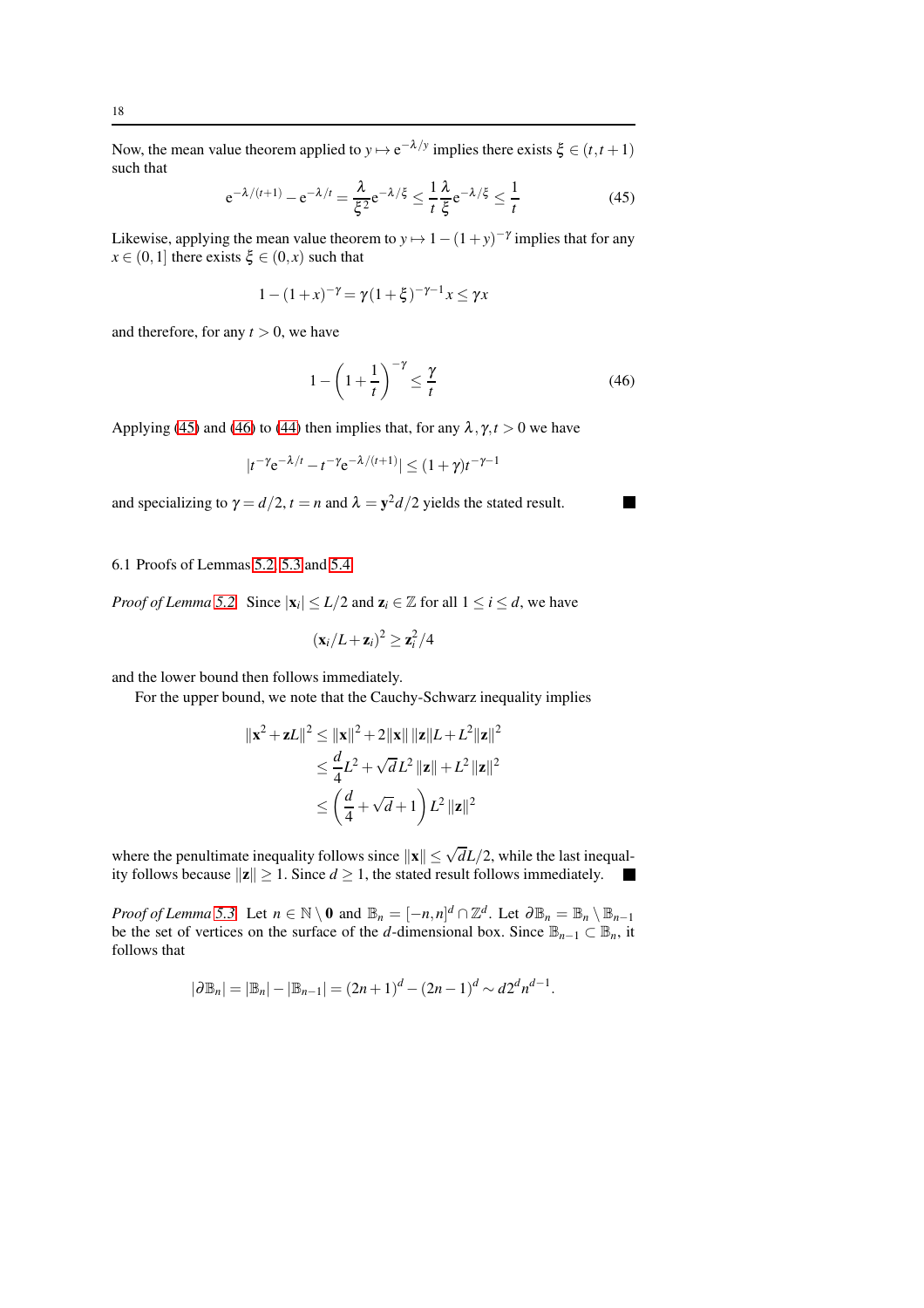It follows that

$$
\sum_{\mathbf{z} \in \mathbb{Z}^d \setminus \mathbf{0}} e^{-a||\mathbf{z}||^2} \le \sum_{n=1}^{\infty} e^{-an^2} |\partial \mathbb{B}_n|
$$
  
\n
$$
\le c_1(d) \sum_{n=1}^{\infty} e^{-an^2} n^{d-1}
$$
  
\n
$$
\le c_1(d) \int_1^{\infty} e^{-a(t/2)^2} t^{d-1} dt
$$
  
\n
$$
\le c_1(d) a^{-d/2} \int_0^{\infty} e^{-s^2/4} s^{d-1} ds , \qquad (47)
$$

with some constant  $c_1(d) \in (0, \infty)$ . The last step changes variable  $s = \sqrt{at}$ . The upper bound follows since  $\int_0^\infty e^{-s^2/4} s^{d-1} ds < \infty$ . Similarly, for the lower bound one has

$$
\sum_{\mathbf{z} \in \mathbb{Z}^d \setminus \mathbf{0}} e^{-a\|\mathbf{z}\|^2} \ge \sum_{n=1}^{\infty} e^{-adn^2} |\partial \mathbb{B}_n|
$$
  
\n
$$
\ge c_2(d) \sum_{n=1}^{\infty} e^{-adn^2} n^{d-1}
$$
  
\n
$$
\ge c_2(d) \int_1^{\infty} e^{-adt^2} (t/2)^{d-1} dt
$$
  
\n
$$
= c_2(d) 2^{d-1} a^{-d/2} \int_{\sqrt{a}}^{\infty} e^{-ds^2} s^{d-1} ds , \qquad (48)
$$

with some positive constant  $c_2(d)$ .

*Proof of Lemma* [5.4.](#page-11-5) We start by proving a bound for  $\sum_{z=1}^{\infty} e^{-az^2}$  with  $a > 0$ . Since  $e^{-az^2} \le e^{-a(t-1/2)^2}$  for  $t \in [z-1/2, z+1/2]$  and  $z \in \mathbb{N} \setminus \mathbf{0}$ , we have

$$
\sum_{z=1}^{\infty} e^{-az^2} \le \sum_{z=1}^{\infty} \int_{z-1/2}^{z+1/2} e^{-a(t-1/2)^2} dt = \frac{1}{\sqrt{a}} \int_0^{\infty} e^{-s^2} ds = \frac{1}{2} \sqrt{\pi/a}.
$$

Similarly, a lower bound is followed as

$$
\sum_{z=1}^{\infty} e^{-az^2} \ge \sum_{z=1}^{\infty} \int_{z-1/2}^{z+1/2} e^{-a(t+1/2)^2} dt = \frac{1}{\sqrt{a}} \int_{\sqrt{a}}^{\infty} e^{-s^2} ds = \frac{1}{2} \sqrt{\frac{\pi}{a}} \text{erfc}(\sqrt{a}).
$$

Therefore, one has

$$
1 + \sqrt{\frac{\pi}{a}} \text{erfc}(\sqrt{a}) \le \sum_{z \in \mathbb{Z}} e^{-az^2} \le 1 + \sqrt{\pi/a}
$$

The lemma then follows by realising

$$
\sum_{\mathbf{z}\in\mathbb{Z}^d\setminus\mathbf{0}}e^{-a\mathbf{z}^2}=\prod_{i=1}^d\sum_{\mathbf{z}_i\in\mathbb{Z}}e^{-a\mathbf{z}_i^2}-1.
$$

 $\blacksquare$ 

 $\blacksquare$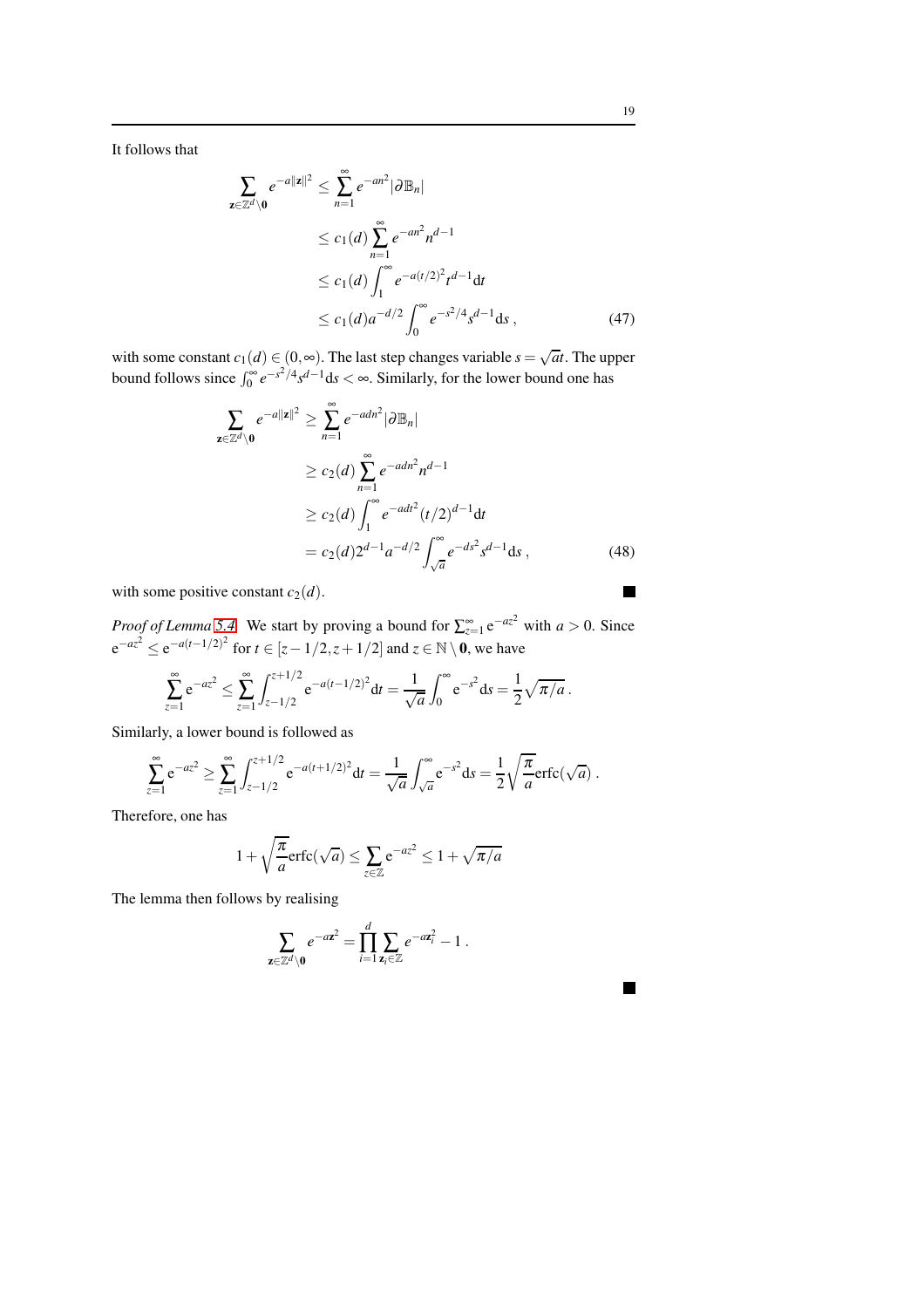Acknowledgements The authors thank Gordon Slade for sharing [\[26\]](#page-20-0) during the final stages of completion of this work. This work was supported under the Australian Research Councils Discovery Projects funding scheme DP180100613.

## References

- <span id="page-19-0"></span>1. R. Fernandez, J. Fröhlich, and A.D. Sokal. *Random Walks, Critical Phenomena, and Triviality in Quantum Field Theory*. Theoretical and Mathematical Physics. Springer Berlin Heidelberg, 2013.
- <span id="page-19-2"></span><span id="page-19-1"></span>2. Michael E. Fisher. The renormalization group in the theory of critical behavior. *Rev. Mod. Phys.*, 46:597–616, 1974.
- 3. Alan D. Sokal. A rigorous inequality for the specific heat of an ising or 4 ferromagnet. *Physics Letters A*, 71(5):451 – 453, 1979.
- <span id="page-19-3"></span>4. M. Aizenman. Geometric analysis of φ <sup>4</sup> fields and ising models. parts i and ii. *Commun. Math. Phys.*, 86(1):1–48, 1982.
- <span id="page-19-4"></span>5. Aizenman M. Rigorous studies of critical behavior ii. In A. Jaffe J. Fritz and D. Szász, editors, *Statistical Physics and Dynamical Systems*, volume 10. Birkhäuser, 1985.
- <span id="page-19-5"></span>6. Michael Aizenman. Rigorous studies of critical behavior. *Physica A: Statistical Mechanics and its Applications*, 140(1):225 – 231, 1986.
- <span id="page-19-6"></span>7. Spencer T. Brydges, D. Self-avoiding walk in 5 or more dimensions. *Commun.Math. Phys.*, 97:125– 148, 1985.
- <span id="page-19-7"></span>8. Takashi Hara and Gordon Slade. Self-Avoiding Walk in Five or More Dimensions I. The Critical Behaviour. *Communications in Mathematical Physics*, 147:101–136, 1992.
- <span id="page-19-8"></span>9. Fisher M. E. Critical phenomena. In M. S. Green, editor, *Proceedings of the 51st Enrico Fermi Summer School, Varenna, Italy*. Academic Press, 1971.
- <span id="page-19-9"></span>10. Michael E. Fisher and Michael N. Barber. Scaling theory for finite-size effects in the critical region. *Phys. Rev. Lett.*, 28:1516–1519, Jun 1972.
- <span id="page-19-11"></span><span id="page-19-10"></span>11. J.L. Cardy. *Finite-size Scaling*. Current physics. North-Holland, 1988.
- 12. P. H. Lundow and K. Markström. The scaling window of the 5D Ising model with free boundary conditions. *Nuclear Physics B*, 911:163, 2016.
- <span id="page-19-12"></span>13. J. Grimm, E. Elçi, Z. Zhou, T. M. Garoni and Y. Deng. Geometric Explanation of Anomalous Finite-Size Scaling in High Dimensions. *Physical Review Letters*, 118:115701, 2017.
- <span id="page-19-13"></span>14. M. Wittmann and A. P. Young. Finite-size scaling above the upper critical dimension. *Physical Review E*, 90:062137, 2014.
- <span id="page-19-14"></span>15. B. Berche, R. Kenna, and J.-C. Walter. Hyperscaling above the upper critical dimension. *Nuclear Physics B*, 865:115, 2012.
- <span id="page-19-15"></span>16. P. H. Lundow and K. Markström. Finite size scaling of the 5D Ising model with free boundary conditions. *Nuclear Physics B*, 889:249, 2014.
- <span id="page-19-16"></span>17. Jens Grimm, Zongzheng Zhou, Youjin Deng and Timothy M. Garoni. Random-length Random Walks and Finite-size Scaling on high-dimensional hypercubic lattices II: Free Boundary Conditions. In preparation, 2020.
- <span id="page-19-17"></span>18. V. Papathanakos. *Finite-Size Effects in High-Dimensional Statistical Mechanical Systems: The Ising Model With Periodic Boundary Conditions*. PhD thesis, Princeton University, 2006.
- <span id="page-19-18"></span>19. K. Binder. Critical properties and finite-size effects of the five-dimensional Ising model. *Zeitschrift für Physik B*, 61:13-23, 1985.
- <span id="page-19-19"></span>20. Akira Sakai. Lace expansion for the ising model. *Communications in Mathematical Physics*, 272:283– 344, 2007.
- <span id="page-19-20"></span>21. Takashi Hara. Decay of correlations in nearest-neighbor self-avoiding walk, percolation, lattice trees and animals. *The Annals of Probability*, 36:530–593, 2008.
- <span id="page-19-21"></span>22. Z. Zhou, J. Grimm, S. Fang, Y. Deng, and T. M. Garoni. Random-Length Random Walks and Finite-Size Scaling in High Dimensions. *Physical Review Letters*, 121:185701, 2018.
- <span id="page-19-22"></span>23. J. Grimm. *Finite-size effects in high dimensional physical systems*. PhD thesis, Monash University, 2018.
- <span id="page-19-23"></span>24. Gordon Slade. The near-critical two-point function for weakly self-avoiding walk in high dimensions. 2020. Preprint.
- <span id="page-19-24"></span>25. Youjin Deng, Timothy M Garoni, Jens Grimm, Abrahim Nasrawi, and Zongzheng Zhou. The length of self-avoiding walks on the complete graph. *Journal of Statistical Mechanics: Theory and Experiment*, 2019(10):103206, oct 2019.